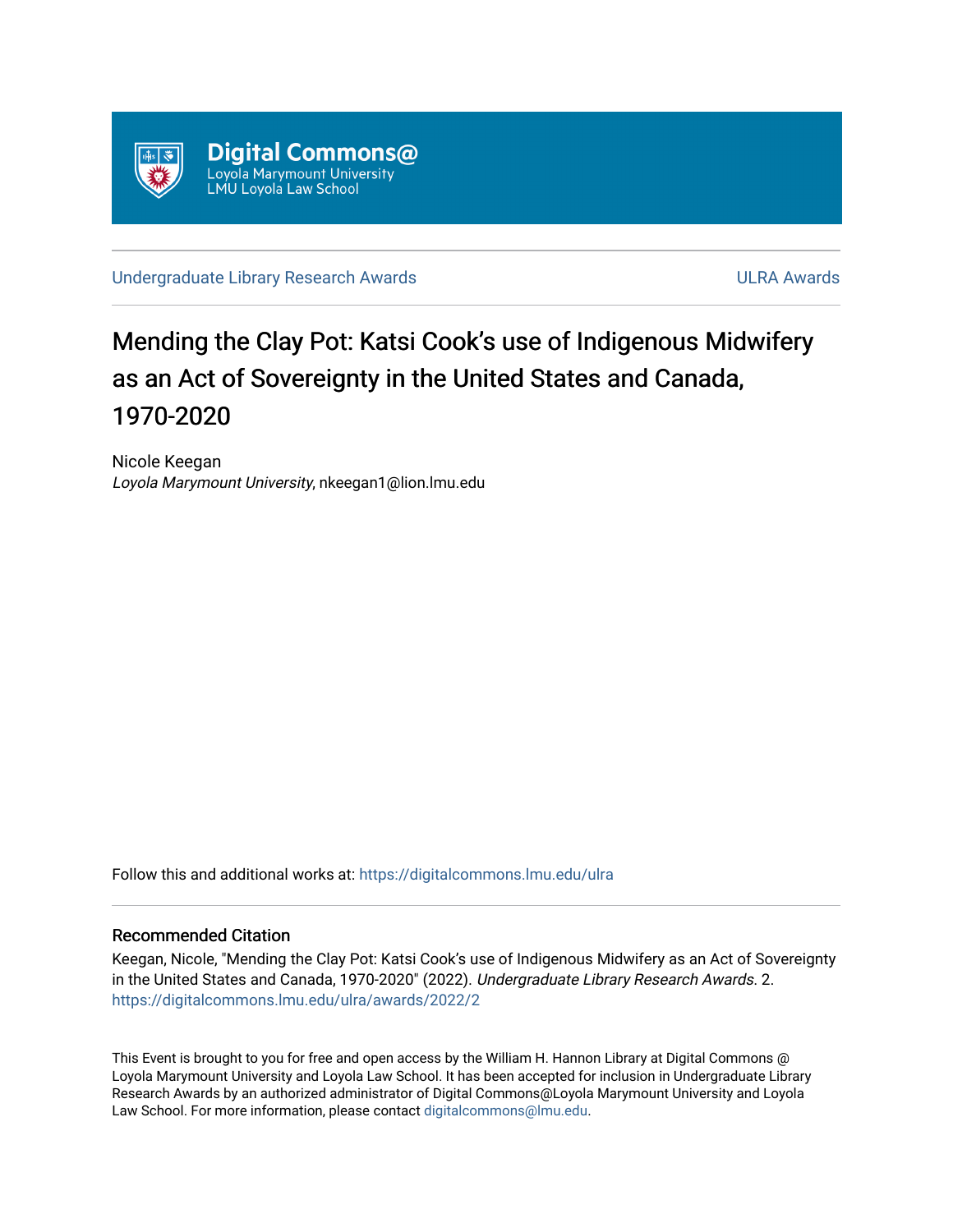Mending the Clay Pot: Katsi Cook's use of Indigenous Midwifery as an Act of Sovereignty in the United States and Canada, 1970-2020

HIST 5400: Indigenous Peoples and American History

Dr. Rosenthal

Spring 2021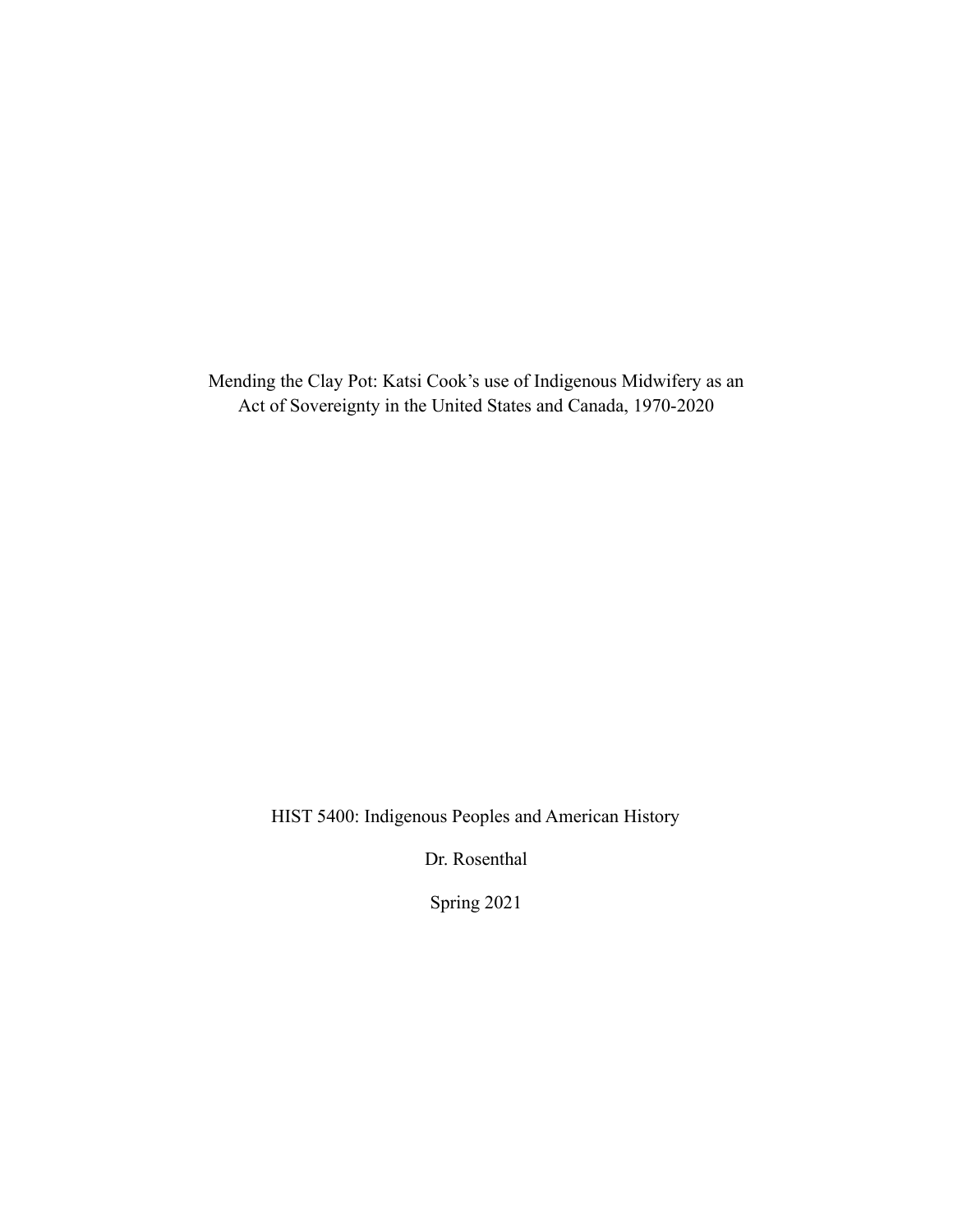Over time, the trauma of genocide, displacement, and assimilation has eroded the cultural knowledge of Indigenous populations. Traditional healing practices have been replaced with standardized Western medicine which often disregards spirituality and identity in its prescribed healing methods. This has led to a recent rise in Indigenous-led healthcare efforts that seek to restore Indigenous identity, sovereignty, and generational knowledge through traditional healing practices, one of which being midwifery. The trajectory of Indigenous health knowledge lies in the hands of few Elders and Knowledge Keepers, one of them being Katsi Cook, a Mohawk Elder who describes the current state of Indigenous health knowledge as "brittle," likening its condition to a clay pot.<sup>1</sup> Cook elaborated in saying at "any moment, those messages, those stories, those teachings, can be broken, just like [when] you take a pot and drop it, it shatters. And that's what happened to our traditions."<sup>2</sup>

The clay pot metaphor is a recurring theme of Katsi (pronounced Gudji) Cook's healing practice, indicating a sense of urgency to revive Indigenous health knowledge, which Cook accomplishes through midwifery. Cook is a product of her time, influenced by the call for radical change introduced by the Red Power movement and the American Indian Movement. To Cook, her midwifery practice seeks to restore an aspect of ceremony and identity for Indigenous mothers. Cook began her midwifery practice in 1978 and to this day, still teaches Indigenous women the art of midwifery throughout the United States and Canada.<sup>3</sup> Cook saw an intrinsic value in maternity as it relates to Indigenous identity, placing incredible importance on the women and midwives to act as keepers of cultural knowledge. Through midwives, this

<sup>&</sup>lt;sup>1</sup> Katsi Cook, interview by Joyce Follet, transcript of video recording, October 27, 2005, Voices of Feminism Oral History Project, Sophia Smith Collection, 13.

<sup>2</sup> Cook, "Voices of Feminism Oral History Project," 13.

<sup>3</sup> Cook, "Voices of Feminism Oral History Project," 29.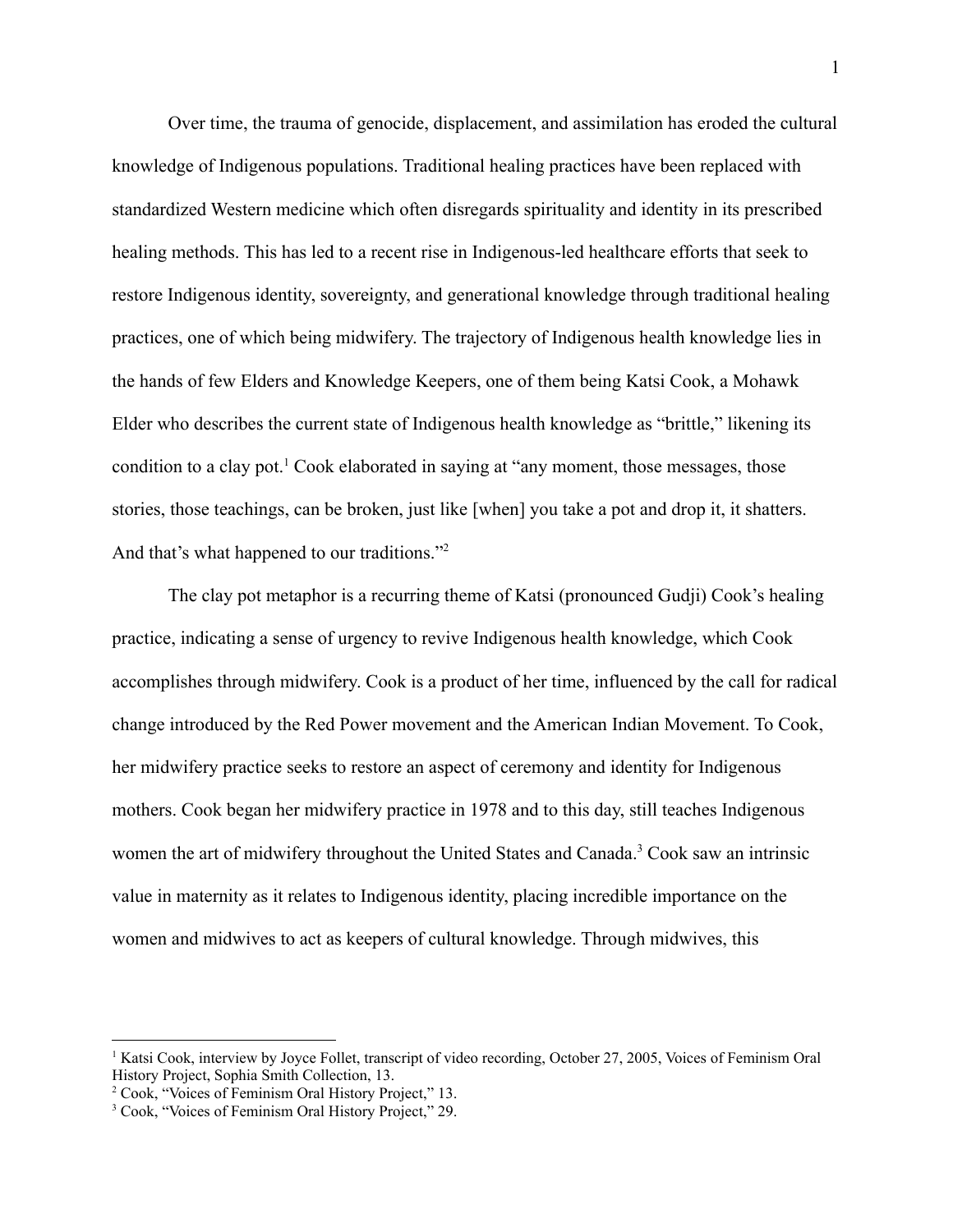knowledge continues to be carried down through mothers and babies, and helps to develop a sense of community and cultural safety rooted in motherhood.

Indeed, through the lens of Cook's activism, it is clear that Indigenous midwives are keystone actors in the institutionalization and proliferation of self-determination, as well as role models of Indigenous identity who can empower women to reconcile with their cultural heritage. Midwives continue to serve as agents of Indigenous sovereignty through their current efforts to protect Indigenous interests by authoring and consulting on original health and environmental legislation in both America and Canada. This, in turn, has helped liberate Native peoples from Western institutions of medicine and has also allowed Indigenous people to resist oppression by protecting their rights to self-determination.

These arguments are consistent with major scholarship on Indigenous motherhood written from the perspective of Native mothers. Scholars Dawn Memee Lavell-Harvard and Kim Anderson bolster this thesis in their 2014 book, *Mothers of the Nations: Indigenous Mothering as Global Resistance, Reclaiming and Recovery.* As stakeholders in Indigenous communities, both Lavell-Harvard (Wikwemikong First Nation) and Anderson (Métis) consulted with Indigenous mothers across the globe to identify common experiences and obstacles that arose at the intersection of identity and motherhood. Of the themes that arose, survival and resistance came to the forefront of the conversation as many mothers articulated how the practice of midwifery helped to restore the matrilocal structure and matriarchal role of midwives in their views of Indigenous society. <sup>4</sup> This matriarchal structure was disrupted by the patriarchal models of motherhood introduced by colonization.

<sup>4</sup> Tabobondung, Rebeka, et al, "Indigenous Midwifery as an Expression of Sovereignty," in Mothers of the Nations: Indigenous Mothering as Global Resistance, Reclaiming and Recovery, ed. Lavell-Harvard D. Memee and Anderson Kim (Bradford, ON: Demeter Press, 2014), 5; Cook, 40.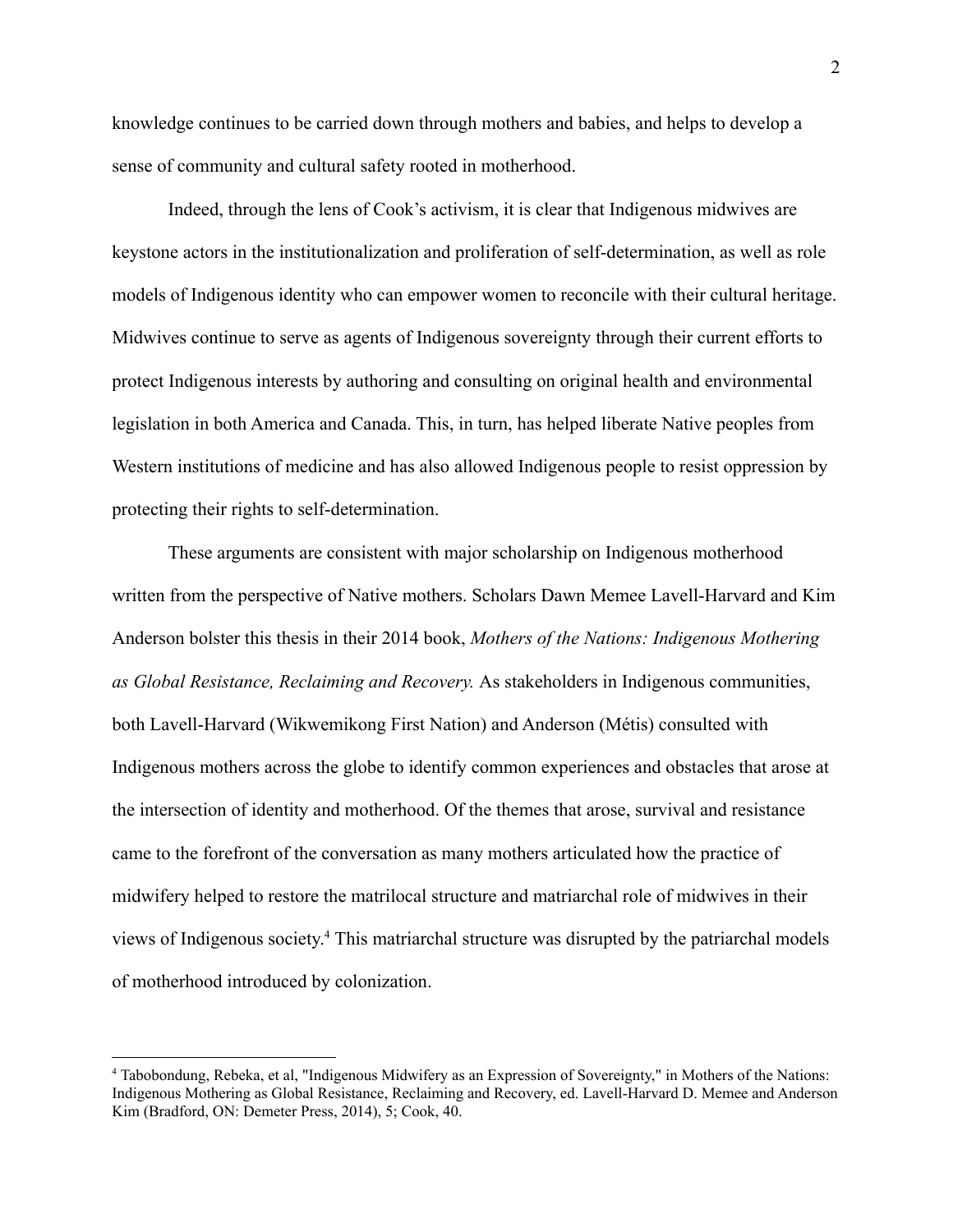Thus, the mere existence of Indigenous midwives intrinsically challenges colonial structures by prioritizing women and their children while simultaneously reinvigorating the task of nation-building. One Dakota Elder, Ivy Chaske, vocalized this connection in her statement that Indigenous women not only "birth the people," but are also given the "lifetime responsibility to nurture the people" and in turn, function as the "life blood of the Nation."<sup>5</sup> Midwives represent a return to traditional Indigenous ways of life on a global scale and have recently made incredible strides in reclaiming Indigenous spaces in mainstream society, as Katsi Cook's experience and practice will illuminate.

Cook represents a generation of Indigenous peoples who became radicalized by the overarching Red Power movement, internalizing the messages of sovereignty and demands for better living conditions, including improved education and healthcare systems.<sup>6</sup> Historian David Treuer discusses this phenomenon by training his analytical lens on how Indigenous individuals have resisted systems of oppression rather than framing them as victims of colonization, much like this research attempts to achieve through Katsi Cook. Treuer's book, *The Heartbeat of Wounded Knee: Native America from 1890 to the Present*, follows the recent historiographical trend of telling Indigenous stories as inextricable facets of American history as a way to trace how Native people have adapted to modernity and continue to resist oppression through countless different local, state, and federal avenues.

While Treur's research covers a more general overview of the Red Power movement and the American Indian Movement, the reinvigoration of Indigenous midwifery serves as a potent case study of the movement's attitudes. In line with Treuer's investigation of self-determination

<sup>5</sup> Tabobondung, "Indigenous Midwifery as an Expression of Sovereignty," 3.

<sup>6</sup> David Treuer, *The Heartbeat of Wounded Knee: Native America from 1890 to the Present*, (NY: Riverhead Books, 2019), 309; "Proclamation: To the Great White Father and All His People," Journal of American Indian Education 9, no. 2 (1970): 16.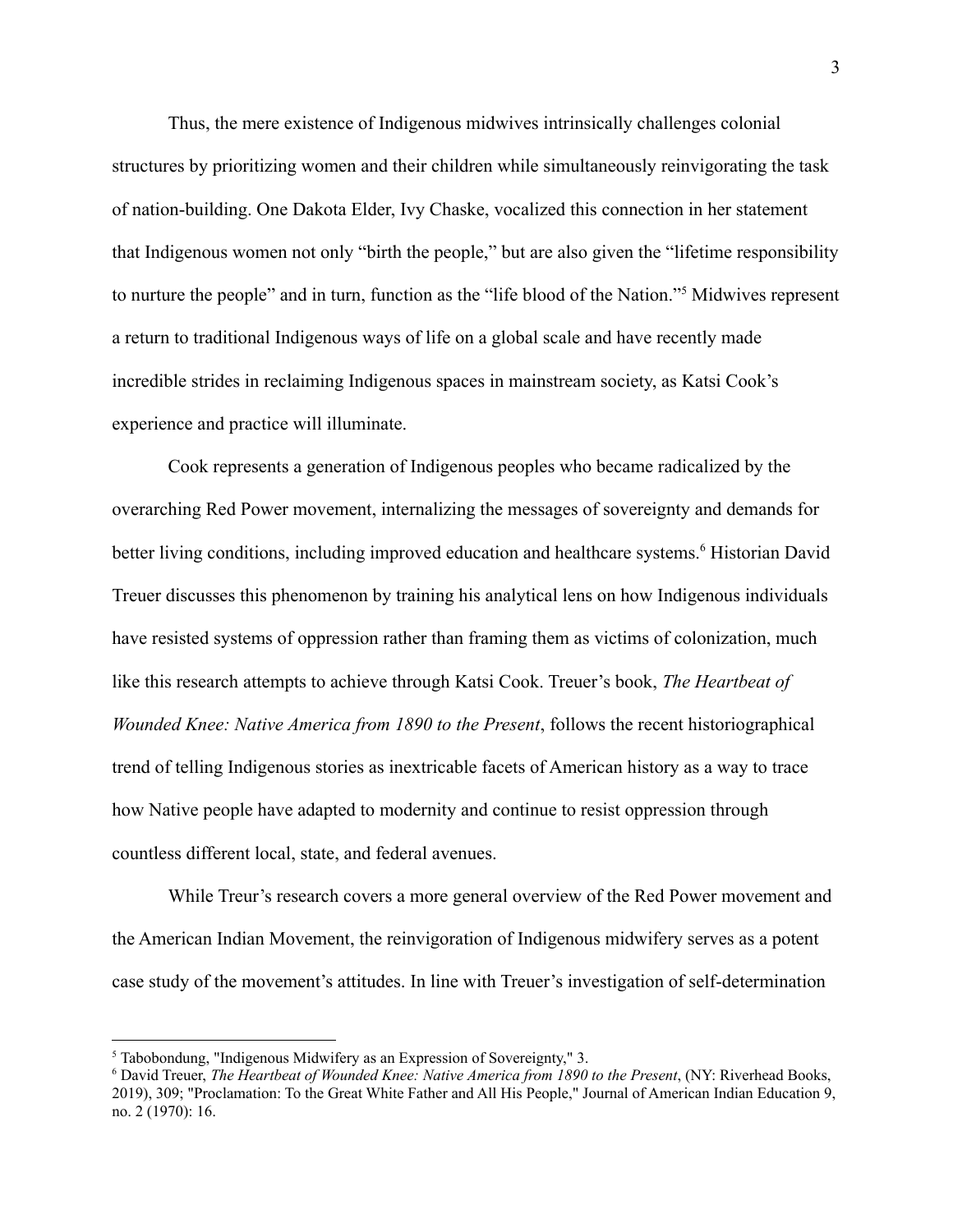and the AIM's goals to restore Indigenous sovereignty, Cook often regards childbirth and reproduction as a component of community healing and survival, as well as "a process of empowerment through which women revive Indigenous culture and restore Native peoples' connections to ancestral land."<sup>7</sup> The mission of rejecting long-held myths about Indigenous extinction, and combating them with "[acts] of radical living," underpin Treuer's thesis, as well as Cook's efforts as a midwife and Indigenous rights advocate.<sup>8</sup>

Cook's dedication to her community in Akwesasne was made apparent in the roles she assumed as a community leader and as a liaison between the reservation and external funding agencies. Born and raised in Akwesasne Reservation No. 15 as the niece of two prominent Mohawk chiefs, Cook's inclination towards activism was instilled in her from a young age.<sup>9</sup> By her early twenties, Cook was already an active midwife on the reservation and was involved in several other nation-building initiatives. This was accomplished by securing independent grants from various government agencies and non-profit organizations.<sup>10</sup> These grants were put towards funding an Akwesasne ambulance, radio station, Mohawk-immersion schools, health programs, and midwife training.<sup>11</sup> Later, Cook would use this skill set to jumpstart her first major research project into the pollution of the St. Lawrence River.

As a Mohawk woman, a majority of Cook's work focuses on her immediate community in the Akwesasne Reserve No. 15 near upstate New York. The reservation is bisected by the St. Lawrence River, which serves as the boundary between the United States and Canada with the entire reserve spanning from New York into the southwestern corner of Ontario and the southeast border of Quebec. Due to the international border within the Akwesasne Reservation, the internal

<sup>7</sup> Cook, "Voices of Feminism Oral History Project," 11.

<sup>8</sup> Treur, *The Heartbeat of Wounded Knee*, 460.

<sup>9</sup> Cook, "Voices of Feminism Oral History Project," 3.

<sup>&</sup>lt;sup>10</sup> Cook, "Voices of Feminism Oral History Project," 80.

<sup>&</sup>lt;sup>11</sup> Cook, "Voices of Feminism Oral History Project," 31.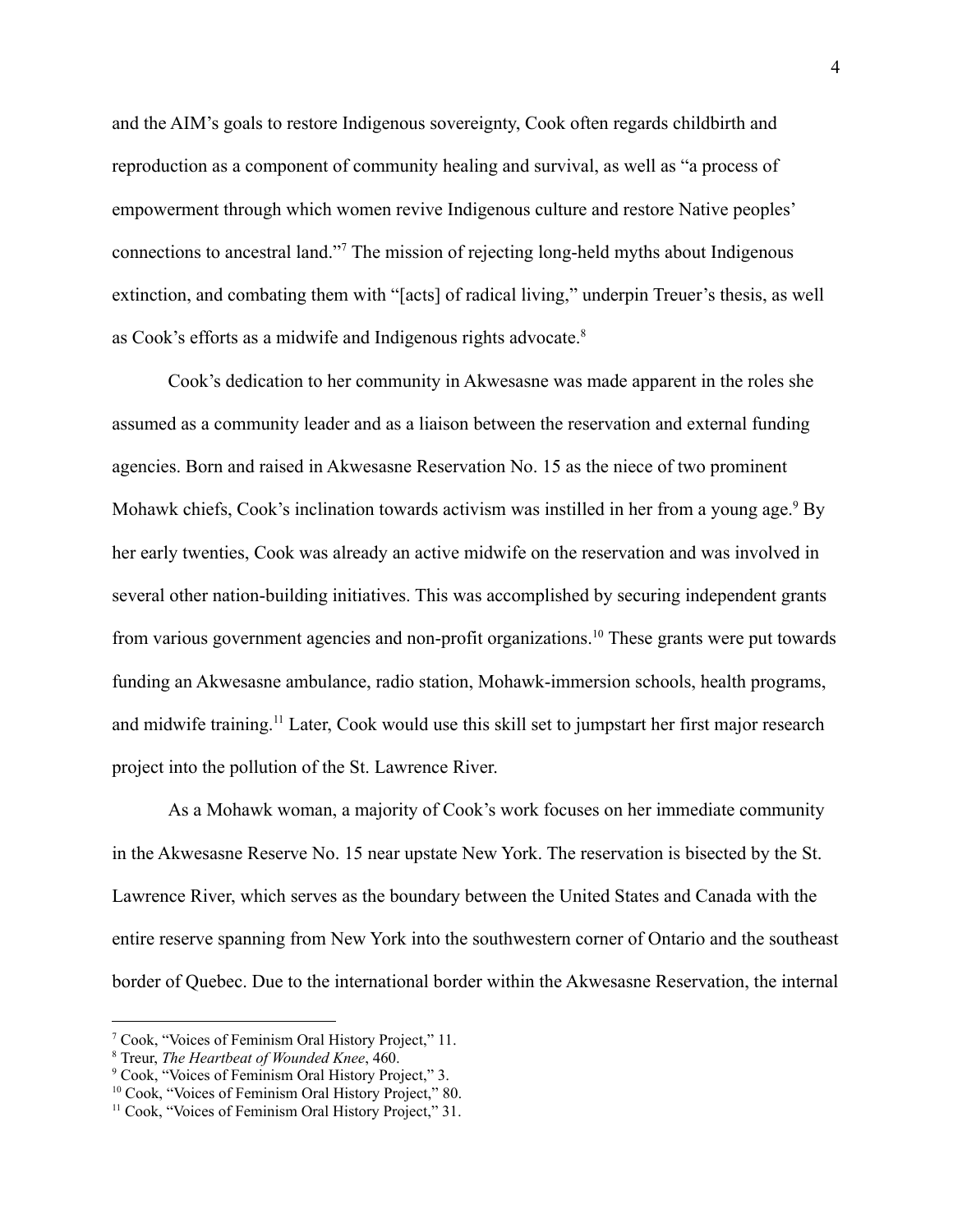politics of the Mohawk people are divided into two councils: the St. Regis Mohawk Tribe (SRMT) who oversees the New York population and the Mohawk Council of Akwesasne (MCA) who oversees the Canadian portion of Akwesasne. In a similar vein, the health agencies that will be discussed in relation to Akwesasne are the Indian Health Services (IHS) and Six Nations Health Services (SNHS), respective to the United States and Canada. Both the SRMT and MCA are themselves functions of sovereignty as the Mohawk people manage their infrastructure with their own elected officials through tribal government before defaulting to their respective country's government.<sup>12</sup>

Cook's midwifery practice dovetails with the American Indian Movement of 1968 as she sought to fight for environmental and reproductive justice for the Mohawk Nation by participating in mainstream protests. Cook was inspired by the national attention that the AIM garnered and planned to attend the 1973 Wounded Knee occupation in Pine Ridge, South Dakota. As a girl, Cook recalled hearing her uncles, who were both chiefs at the time, "banging the kitchen table with their fists" as they argued about "the power of authority, the State of New York, and their encroaching control over our environment, our lands, our resources."<sup>13</sup> Indigenous rights advocacy propelled Cook's personal and professional goals from a young age.

Cook and her sister, Millie, loaded two cars with food to bring to the demonstrators occupying the town but were stopped short by an FBI roadblock where their car was searched and the pair were arrested for alleged possession of marijuana, which turned out to be Indian tobacco.<sup>14</sup> The next day, the two were escorted to the Nebraska state line and ordered to "stay out of South Dakota."<sup>15</sup> Coincidentally, Cook would later return to South Dakota to practice

<sup>&</sup>lt;sup>12"</sup>About the Tribe," Saint Regis Mohawk Tribe, accessed March 25, 2021, https://www.srmt-nsn.gov/about-the-tribe.

<sup>&</sup>lt;sup>13</sup> Cook, "Voices of Feminism Oral History Project," 3.

<sup>14</sup> Judy Peer, "Millie & Katsi Never Made It To Wounded Knee," *Akwesasne Notes*, 1973, 14.

 $15$  Ibid.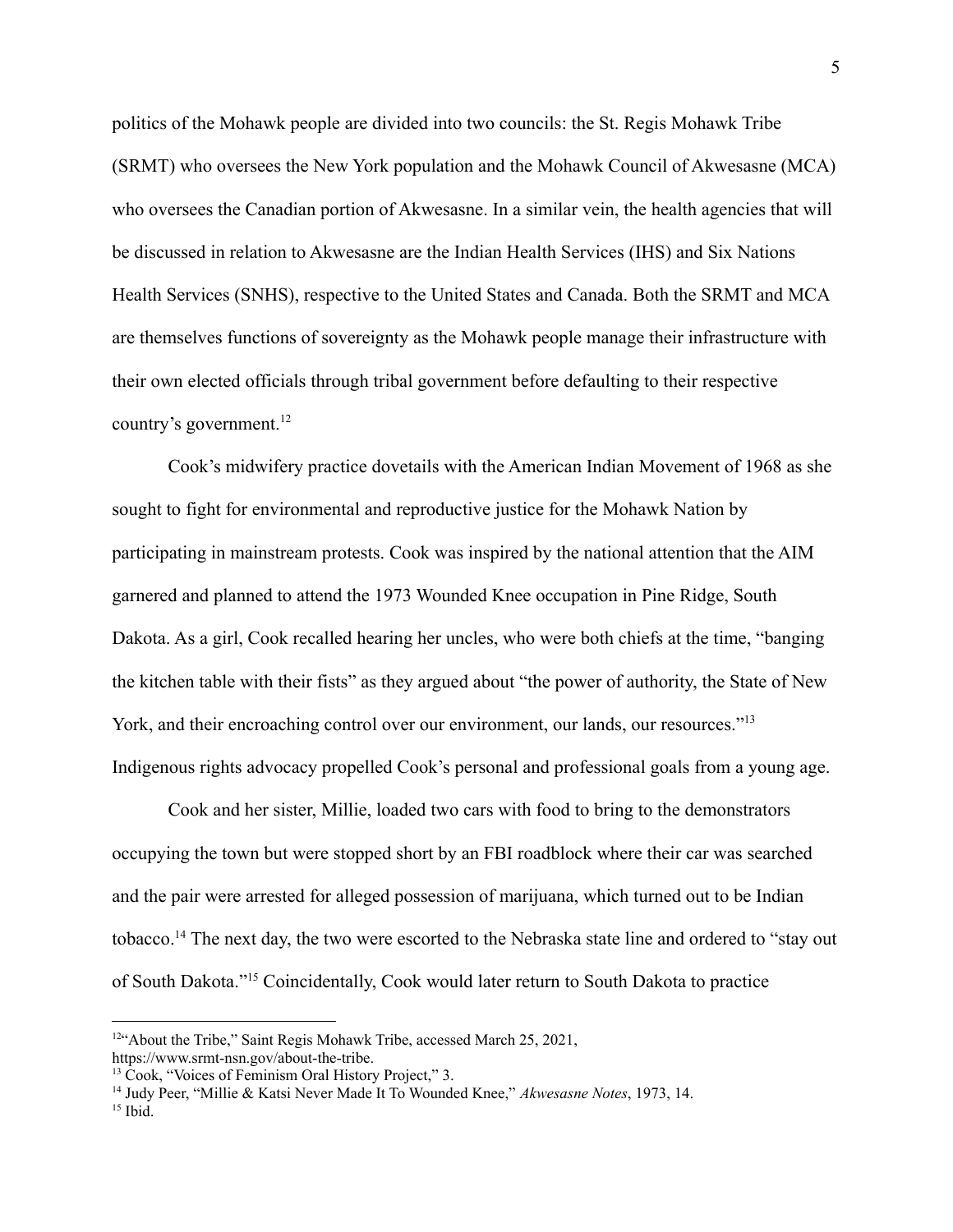midwifery and train midwives. At the end of the encounter, Cook still felt a sense of "pride and confidence" in the American Indian Movement as a way to "return to an already existing, rich, textured [Indigenous] culture."<sup>16</sup>

On par with this sentiment, Cook's most notable project began in returning this rich culture to Akwesasne. Cook's lineage in Akwesasne can be traced as far as the 1600s through Jesuit baptism records, made possible by the fact that the Mohawk Nation has never been physically displaced from their ancestral land.<sup>17</sup> This fact signals an elevated importance for Mohawk people to protect and preserve the land; however, this also makes the people of the Akwesasne reservation particularly susceptible to long term health complications caused by changes in the environment. Further building from the AIM's goals of improved reservation infrastructure, Cook along with the mothers in Akwesasne took it upon themselves to remediate the ecological and reproductive injustices occurring in their reservation.

Cook and other Mohawk women acted as primary actors in securing research funding to investigate and treat the impacts of superfund sites near the Akwesasne Reservation. Superfund sites are hazardous waste sites that require long-term clean up and as of 2021, over 1,300 active superfund sites exist in the United States with 121 located in New York state, with an additional 6,500 sites across the Ontario and Quebec provinces combined.<sup>18</sup> As early as the 1950s, Mohawks living in Akwesasne were exposed to toxic chemical runoff from several industrial plants, all located within one mile of the reservation border. The most notorious was the General Motors plant. Runoff from the plants traveled downstream on the St. Lawrence River, polluting the water supply and inundating the fish with toxic amounts of polychlorinated biphenyls

 $16$  Ibid.

<sup>17</sup> Cook, "Voices of Feminism Oral History Project," 4.

<sup>&</sup>lt;sup>18</sup> "National Priorities List and Superfund Alternative Approach Sites," Environmental Protection Agency; "Find Sites by Province or Territory," Treasury Board of Canada Secretariat.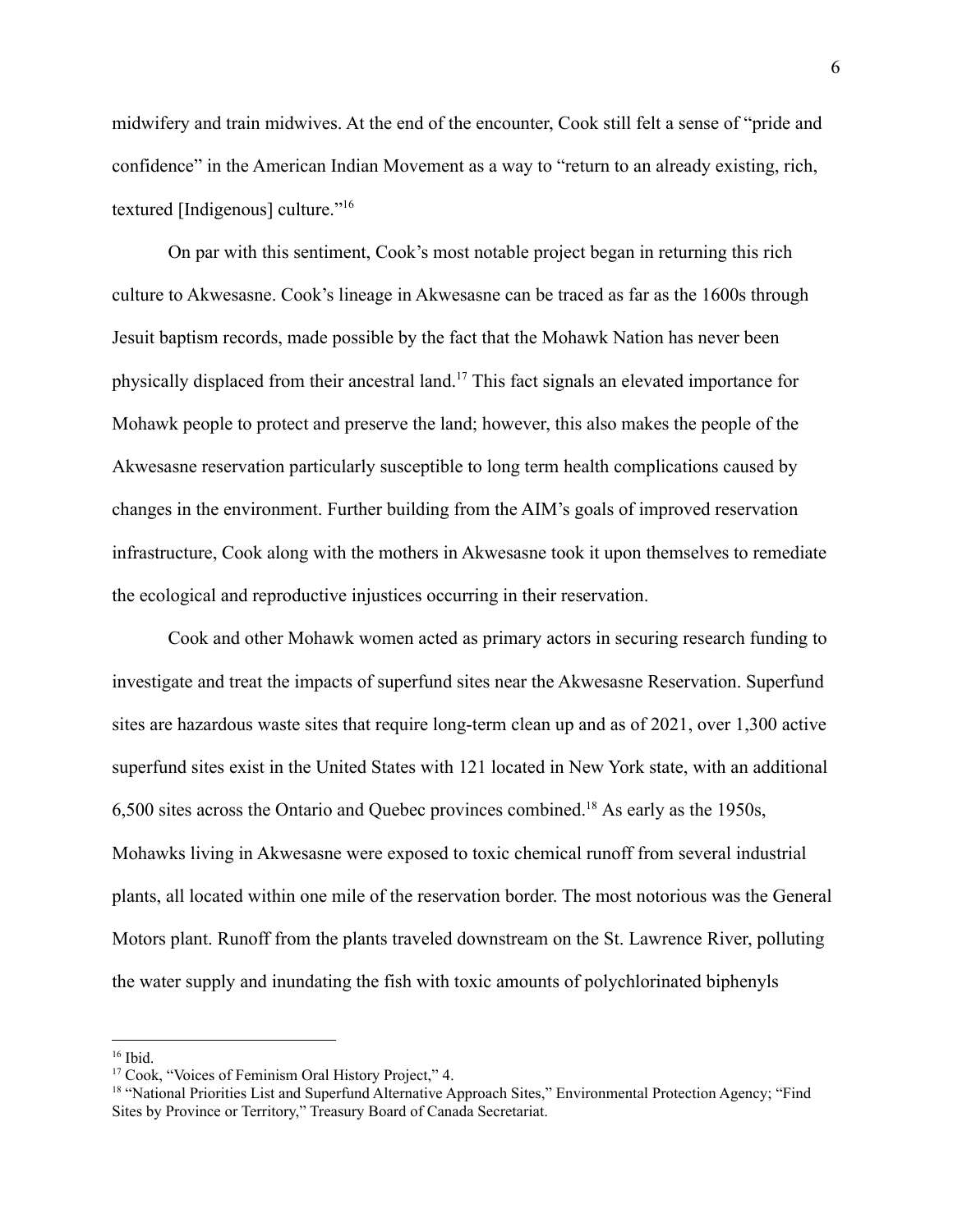(PCBs), a compound used in heavy machinery that, with prolonged exposure, can cause thyroid complications, stunted development in children, and sometimes cancer. 19



**Figure 1.** Map of Akwesasne Reservation No. 15 showing locations of industrial plants.<sup>20</sup>

For nearly thirty years, General Motors illegally dumped PCBs on this property which the New York State Department of Environmental Conservation only reported in the 1980s.<sup>21</sup> As seen in Figure 1, the General Motors plant was located at the west end of the reservation, carrying pollutants down the entirety of the St. Lawrence River that bisected Akwesasne. The GM plant was also utilized as a junk yard where Mohawk men went to "salvage copper and

<sup>&</sup>lt;sup>19</sup> Kim Ellen McRae, "Effects of PCB Contamination on the Environment and the Cultural Integrity of the St. Regis Mohawk Tribe in the Mohawk Nation of Akwesasne," (PhD diss., University of Vermont, 2015), 41.

<sup>&</sup>lt;sup>20</sup> Edward Fitzgerald, "Fish consumption and other environmental exposures and their associations with serum PCB concentrations among Mohawk women at Akwesasne" (2004).

<sup>21</sup> McRae, "Effects of PCB Contamination," 45.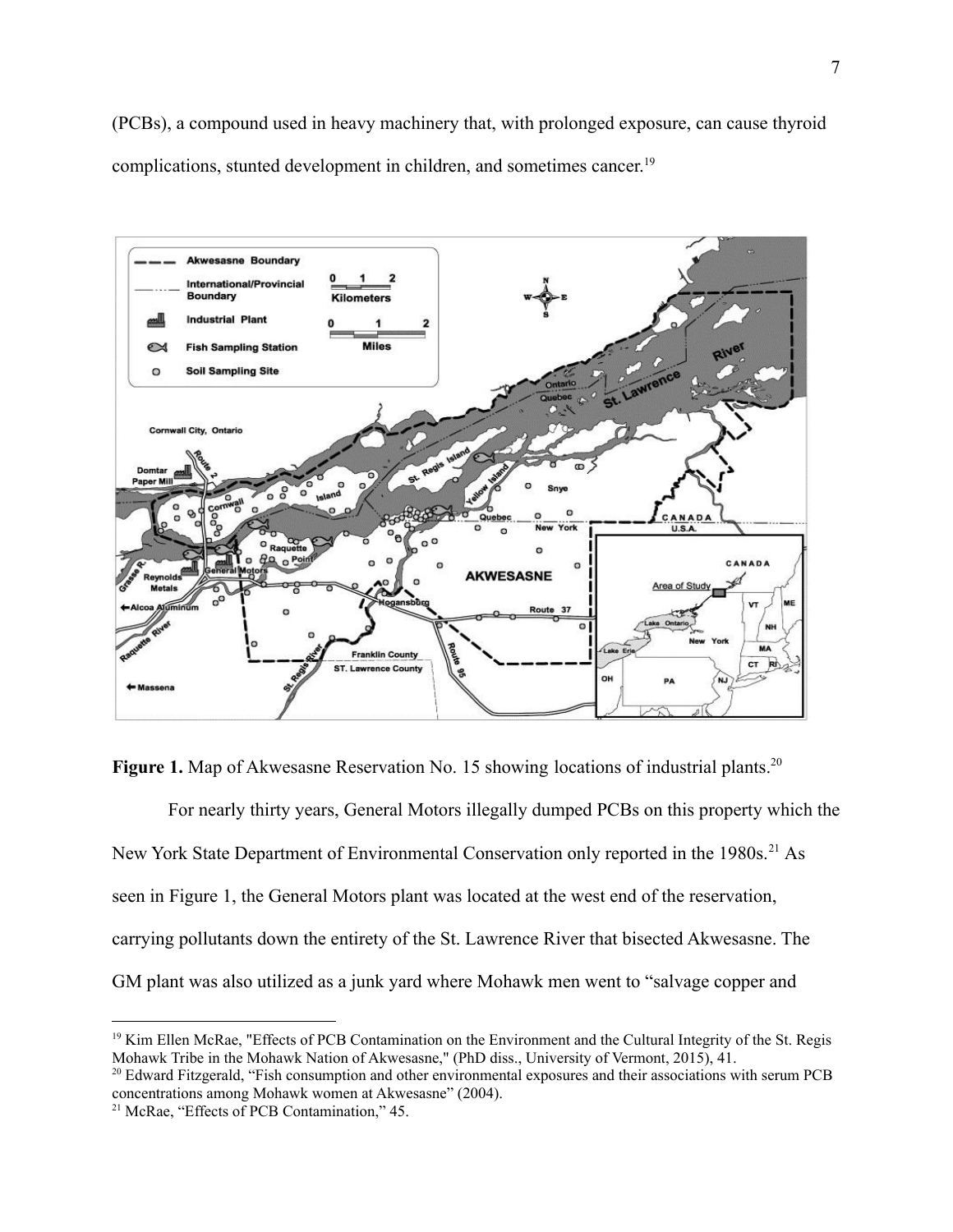different metals" to sell them for scrap, increasing their exposure to toxins.<sup>22</sup> Cook, who at the time was working for her reservation's newspaper, the *Akwesasne Notes,* saw the first reports in 1983 stating that GM's water wells were found to be contaminated with high levels of PCBs.<sup>23</sup>

The close proximity of the contaminated wells to Akwesasne prompted Cook to believe that their wells in the St. Regis region were contaminated too, and she was correct. The children who attended the Mohawk Freedom School, including Cook's own children, would play in the St. Lawrence River at a location that is now known as "Contaminant Cove."<sup>24</sup> Cook was no stranger to advocating for the needs of the Mohawk community, and did so rather successfully, and paved the way for one of the first formal environmental research procedures in Akwesasne.

In collaboration with the U.S. and Canadian branches of Akwesasne, Cook organized environmental justice research that placed Native women at the forefront of their investigations into PCB contamination. The first study was carried out by Mount Sinai researchers, sent by the state of New York, who tested for harmful toxins in the soil, crops, livestock, and wild animals but neglected to test the individuals who lived in Akwesasne. One mother asked Cook if it was still safe to breastfeed her child, to which Cook could only reply: "I don't really know. I wish I did."<sup>25</sup> Unsatisfied with their research procedure, Cook formed her own research team by bringing together the MCA and SRMT to form the Akwesasne Task Force on the Environment.<sup>26</sup> With another grassroots grant, Cook personally recruited external researchers and oversaw the collection and testing of the milk of 30 Mohawk women. Cook did this as a way to vet the results herself because she knew that the community distrust in New York State agencies was so potent in Akwesasne that no one would trust the Health Department's results.<sup>27</sup>

<sup>22</sup>Cook, "Voices of Feminism Oral History Project," 80.

<sup>23</sup> Cook, "Voices of Feminism Oral History Project," 38.

<sup>24</sup> Ibid., 40.

 $25$  Ibid.

<sup>26</sup> McRae, "Effects of PCB Contamination," 44.

<sup>27</sup> Cook, "Voices of Feminism Oral History Project," 84.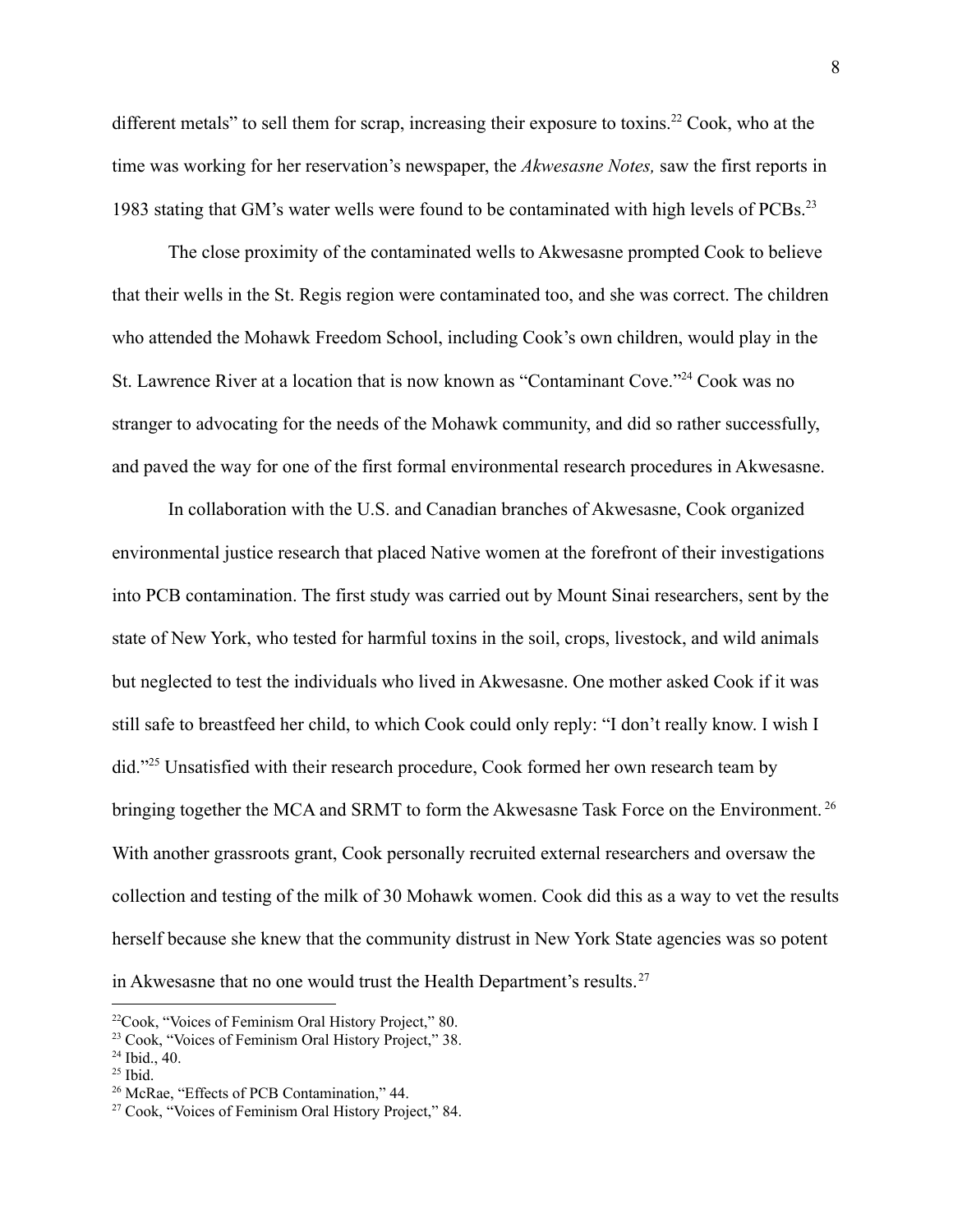Moreover, it allowed Mohawk women to take authorship of scientific papers, and personally co-investigate scientific research within their community. The breast milk was found to contain high levels of PCBs, pesticides, flame retardant, and dioxin, a highly toxic waste product of industrial processes that can rapidly bioaccumulate in the body.<sup>28</sup> Realizing that Mohawk breast milk was contaminated, Cook applied this knowledge to empower her midwifery practice with an ecological context. The lesson Cook derived was that "nursing infants were at the top of the food chain" because they only consumed what their mothers ate.<sup>29</sup> Therefore, Cook prescribed that new mothers should avoid eating fish from the St. Lawrence River in order to protect their own health, and in turn, their baby's. The idea that women's bodies are the first environment was the beginning of the aptly named First Environment Project.

The First Environment Project was Cook's comprehensive study that prioritized mother's health in a way that put Indigenous women at the locus of control over their environment and body. However, some concessions still had to be made. Fish was the primary pathway that PCBs entered the body at Akwesasne, and the PCB levels found in fish from the St. Lawrence river made it unsuitable for human consumption.<sup>30</sup> Mohawk mother, Cecilia Francis, recognized that the Mohawk way of life was being corroded by industrial pollution as many Mohawk people relied on the fishing industry as a stable economic base and as a main staple of their diet.<sup>31</sup> The Mohawk fishing industry was already jeopardized by early industrialization but was now further restricted by the call to eradicate fish from women's diets. Fishing was also a cultural activity enjoyed by generations of Mohawk people that created opportunities for large family gatherings and bonding events, which had now warped into concerns over food insecurity. <sup>32</sup> Francis, a

<sup>28</sup> Cook, "Voices of Feminism Oral History Project," 85.

 $29$  Ibid.

<sup>30</sup> McRae, "Effects of PCB Contamination," 56.

<sup>31</sup> Priscilla Worswick, "First Environment Project," *Akwesasne Notes,* 1995, 17.

<sup>&</sup>lt;sup>32</sup> McRae, "Effects of PCB Contamination," 27.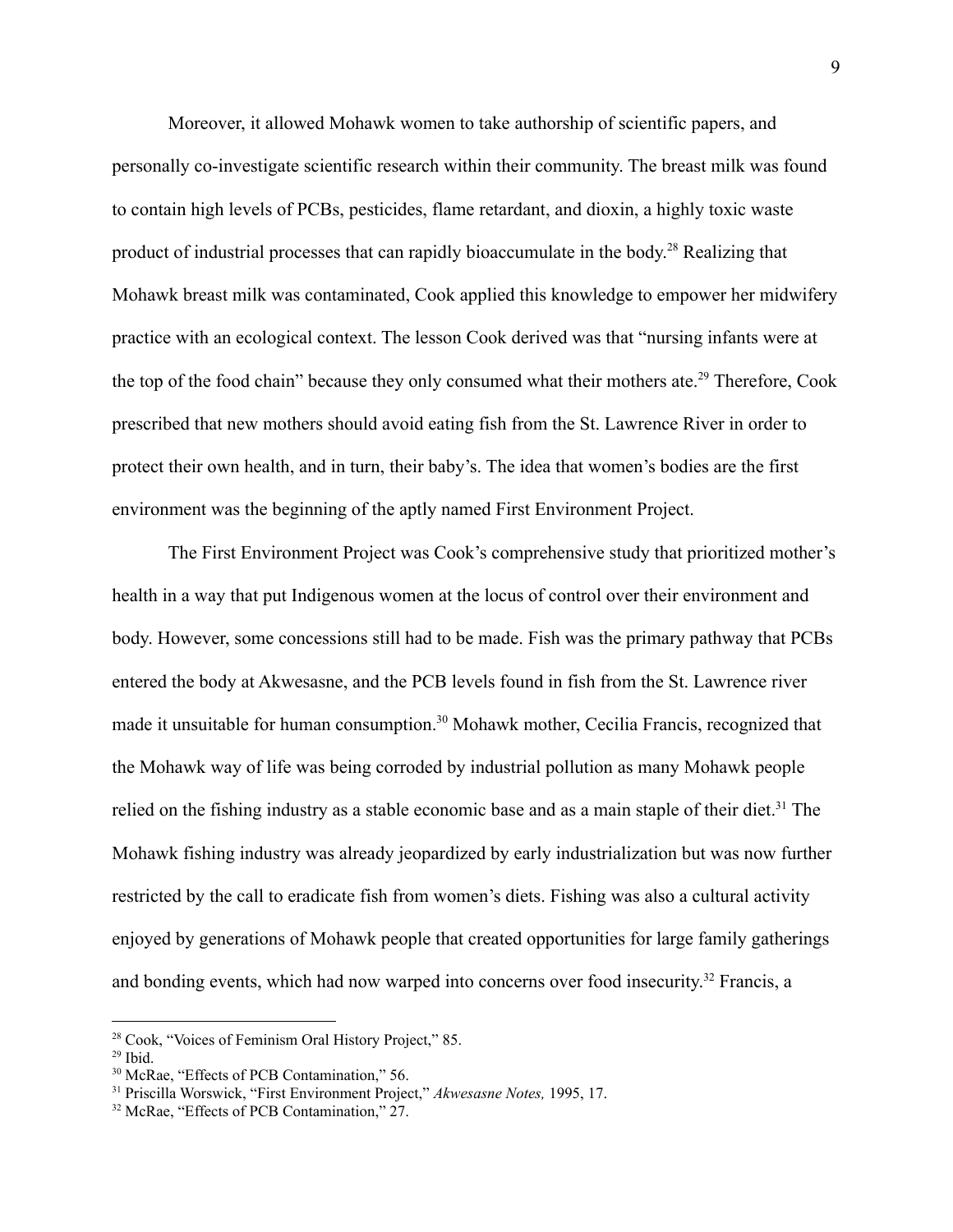member of Cook's task force, shared these sentiments in a 1995 interview with the *Akwesasne Notes*, nearly a decade after the initial trials of the First Environment Project:

"Why do we have to be the ones to make the adaptations? Our traditional economic base, our very culture has suffered severe impact from industrial hazardous waste. Our children are growing up with pollution... we are concerned about our babies who are breastfeeding now and those who are about to be born. The only reason our [milk's PCB] levels are not higher is because we were responsible enough to do the right things, not because GM did the right thing."<sup>33</sup>

Cook's investigation led her to define a novel concept of Indigenous resistance: environmental reproductive justice.<sup>34</sup> The First Environment Project was one of the earliest studies to address the intersection of environmental justice and reproductive justice through the lens of feminism, creating an avenue for midwives to advocate for Indigenous needs in these areas. The World Health Organization defines 'health' as a "state of complete physical, mental and social well-being, not merely the absence of disease or infirmity," as well as the ability to lead a "socially and economically productive life."<sup>35</sup> As a critique of the definition, Cook noted that she would also add "cultural well-being" to the definition, essentially defining the mission statement of her First Environment Project.<sup>36</sup> Indigenous women's reproductive rights are directly influenced by environmental injustice as poor living conditions can interfere with their ability to conceive, carry, and give birth to healthy children. Indigenous communities are also particularly susceptible to these complications since Indigenous communities in the U.S. "live in

<sup>33</sup> Worswick, "First Environment Project."

<sup>&</sup>lt;sup>34</sup> Elizabeth Hoover, "Environmental Reproductive Justice: Intersections in an American Indian Community Impacted by Environmental Contamination," *Environmental Sociology* 4, no. 1, 13. doi: 10.1080/23251042.2017.1381898.

 $35$  Ibid.

<sup>36</sup> Ibid.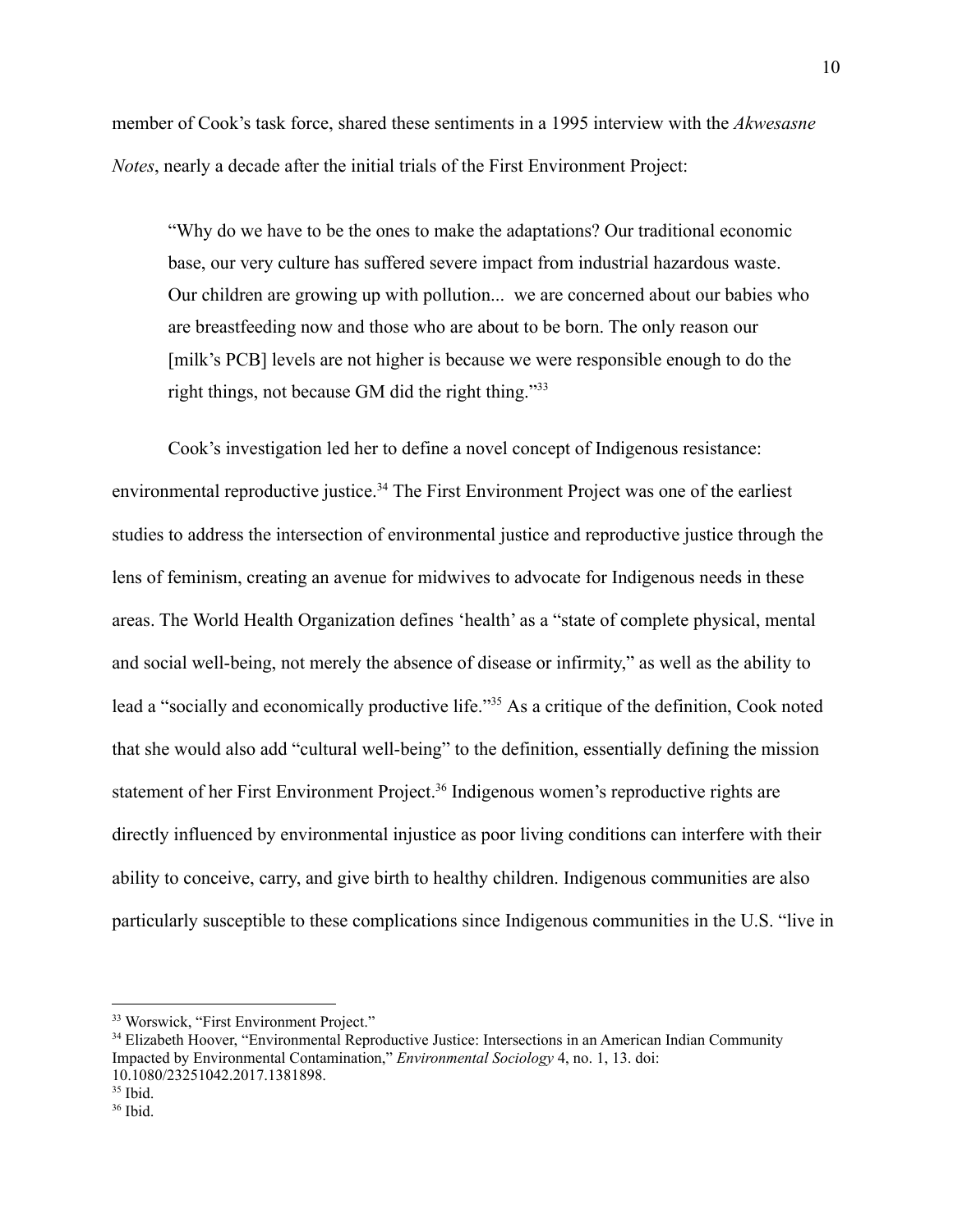close proximity to approximately 600 Superfund sites" where regulation for mitigation of pollution is "significantly behind non-tribal communities."<sup>37</sup>

Cook's First Environment Project made women more aware of these environmental injustices and allowed them to adapt in order to protect themselves and their children. A follow up study found that Mohawk women did see a decrease in their overall PCB levels by cutting back or completely eliminating fish from their diets; however, this came at the cost of long held cultural practices.<sup>38</sup> Thus, the continuation of the First Environment Project was contingent on the success of Cook's midwifery program, serving as a bridge between Mohawk people and other sacrificed cultural practices that came as a result of colonization. The Indian Health Services, established in 1955, did not employ midwives until 1969 and only tested the pilot program in a remote Alaskan village until the mid-1970s, creating a gap that Cook aimed to fill. <sup>39</sup> Meanwhile in Canada, Indigenous midwives were subject to standard nursing regulations, making Cook's burgeoning midwifery programs critical to the development of new and improved Indigenous health alternatives.

Concurrent with the First Environment Project, Cook designed and led the Women's Dance Health Program, which became the template for her later midwifery programs in Canada. After Cook completed her own midwife training, she was almost immediately approached by Patricia Bellanger—an Ojibwe leader in St. Paul, Minnesota and an early AIM organizer— who asked Cook to design a women's health and midwifery program in Minnesota.<sup>40</sup> Midwifery in Minnesota was largely unregulated, allowing Cook and other groups of midwives to practice

 $37$  Ibid.

<sup>38</sup> Worswick, "First Environment Project."

<sup>40</sup> Brianna Theobald, "Bringing Back Woman Knowledge: The Women's Dance Health Program and Native Midwifery in the Twin Cities," *Journal of Women's History* 32, no. 4 (2020): 71. <sup>39</sup>American College of Nurses-Midwives. "Certified Nurse-Midwives and the Indian Health Service ...a perfect match," http://www.midwife.org/acnm/files/cclibraryfiles/filename/000000002226/ihs\_packet\_june\_08.pdf.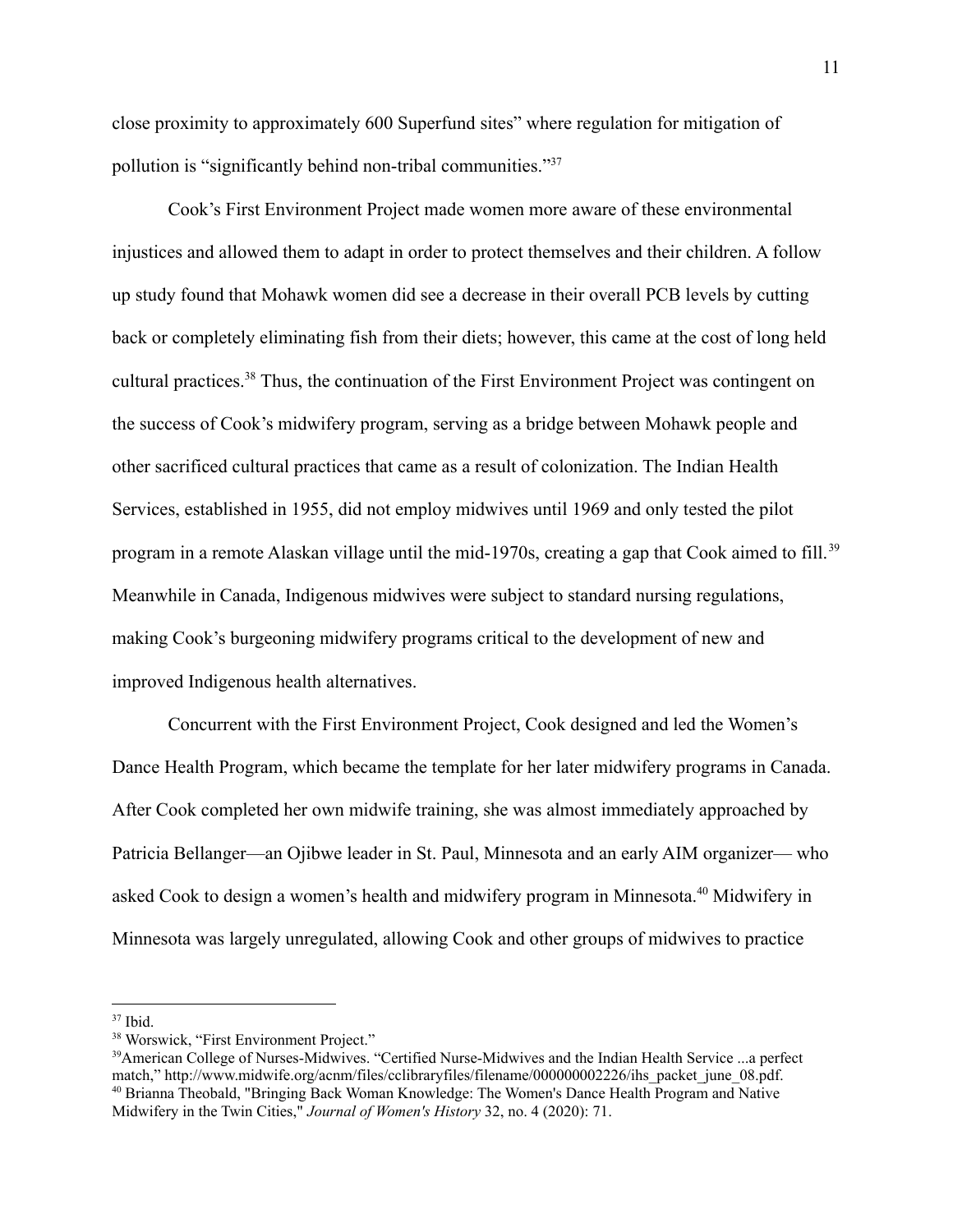without sanction.<sup>41</sup> This also gave Cook the opportunity to tap into established midwife networks, making her growth into Canada more accessible.<sup>42</sup> The Dance Health Program represents a transformative aspect of Indigenous health as it allowed Native mothers to "reclaim [control of reproduction]" by moving away from clinical hospital settings, and instead offering traditional birthing services to Indigenous and non-Indigenous women alike. <sup>43</sup> Scholar Brianna Theobald commented that the "DHP's very existence, as well as its multifaceted work, directs our attention to the institution— and community—building that made Red Power possible."<sup>44</sup>

With this in mind, Cook's DHP and birthing programs aligned with the early developmental stages of government midwife programs, providing an opportunity for Cook to exert considerable influence on the protocol of midwife practices alongside the IHS and SNHS. This serves as an example of the potent community building and institution building that Cook could accomplish. This was also made possible through the passage of Ontario's 1991 Midwifery Act which, similar to Minnesota's ambiguous midwifery laws, allowed an exemption for aboriginal midwives to freely practice traditional midwifery and healing services without government regulation.<sup>45</sup> The distinction between traditional/aboriginal midwives and certified/nurse midwives reveals more depth into their holistic roles as midwives, but also reveals a new legal avenue by which Indigenous midwives could reclaim authority.

Until the midwife exemption in Ontario, Cook's activism was confined to the few reservations with ambiguous midwifery laws, or where she held influence and could personally

<sup>41</sup> Theobald, "Bringing Back Woman Knowledge," 72.

<sup>42</sup> Theobald, "Bringing Back Woman Knowledge," 71.

<sup>43</sup> Cook, "Voices of Feminism Oral History Project," 1.

<sup>44</sup> Theobald, "Bringing Back Woman Knowledge," 78.

<sup>45</sup> Katsi Cook, "Restoring Indigenous Herbalism and Midwifery, " filmed October 1999 at the National Bioneers Conference, San Rafael, CA, video, 17:26, <https://www.youtube.com/watch?v=9LR4Aa3tt5g>; Regulated Health Professions Act, 1991, SO 1991, c 18, <https://canlii.ca/t/547j6> retrieved on May 1, 2021.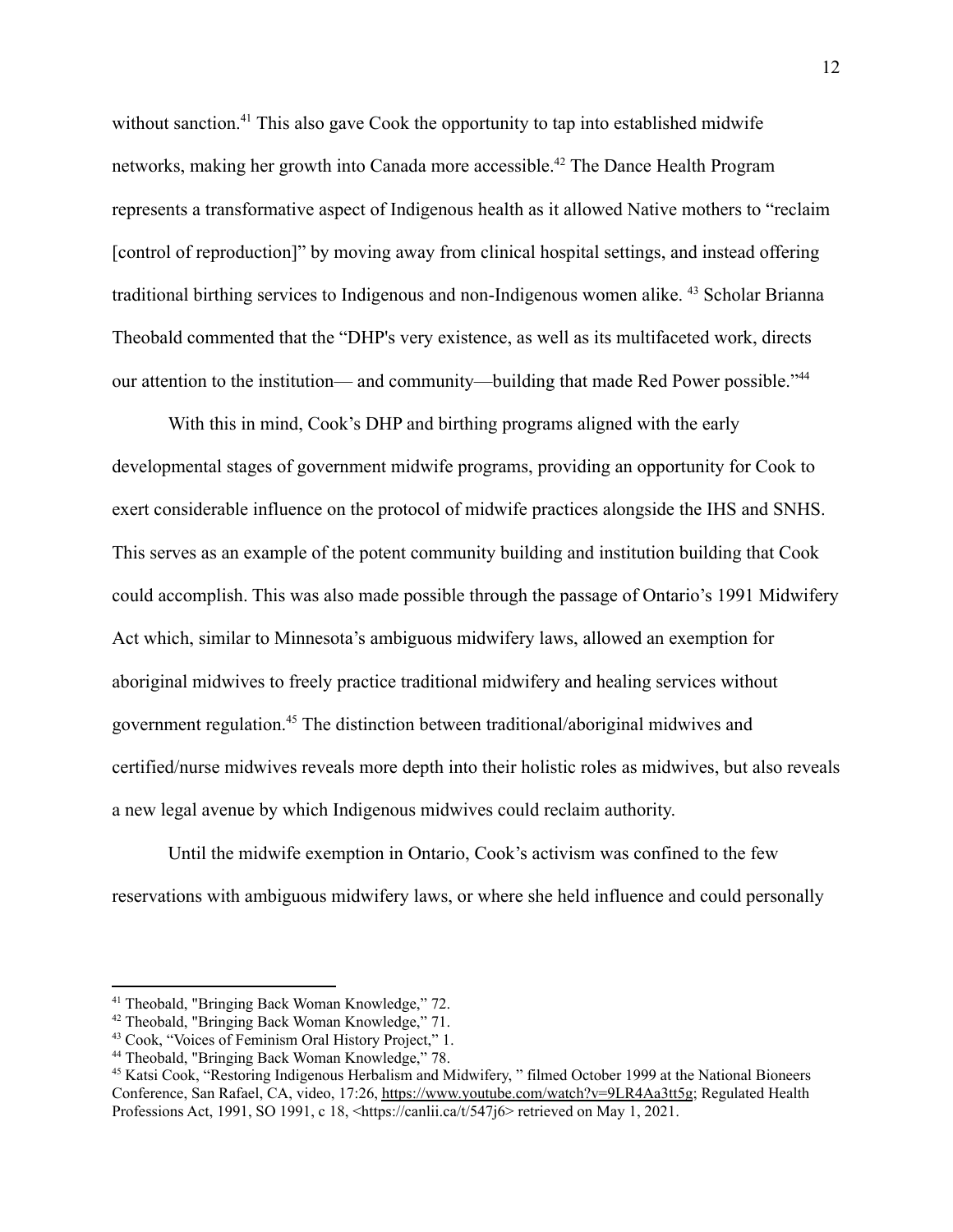lead health curriculums. On top of training new midwives, Cook prepared her apprentices to become permanent installments on their reservations where they would serve indefinitely. Echoing the findings of Lavell-Harvard and Anderson, midwives were seen as respected keepers of knowledge who were duty bound by a social contract to serve the entire community, as opposed to nurse/certified midwives who were only present for limited windows in a woman's pregnancy and birth process.<sup>46</sup> However, the idea of 'traditional midwives' still carried a heavy stigma due to the fact that it lacked a formal curriculum or institutional support. Like many of Cook's self-driven initiatives, she "took that canoe with no paddle and started making the paddle to use for it."<sup>47</sup> Consequently, Cook made it a goal to establish an infrastructure of midwifery education programs throughout Ontario and co-founded the National Aboriginal Council of Midwives, a council who currently collaborates with the Canadian Association of Midwives on health legislation before the House of Commons.<sup>48</sup>

Approaching midwifery in Canada with a new sense of control, Cook was already regarded as a highly respected Elder and Knowledge Keeper for her work on Akwesasne and attended numerous Indigenous conferences to speak on the importance of midwifery as a tool of survival. It was at one of these conferences that Cook and other Indigenous rights advocates, including Métis writer Maria Campbell and Mohawk healer Jan Kahehti:io Longboat, drafted a proposal to establish an aboriginal birthing center in Toronto.<sup>49</sup> Today, the Aboriginal Midwifery Training Program operates out of the Six Nations Birthing Centre in Ontario.<sup>50</sup> One attendee

<sup>46</sup> Cook, "Voices of Feminism Oral History Project," 56.

 $47$  Ibid., 56.

<sup>&</sup>lt;sup>48</sup> "CAM and NACM Present to House of Commons on Act respecting National Day of the Midwife," Canadian Association of Midwives, accessed May 1, 2021.

<sup>49</sup> Tabobondung, "Indigenous Midwifery as an Expression of Sovereignty," 82.

<sup>&</sup>lt;sup>50</sup> "Aboriginal Midwifery Training Program," Six Nations Health Services, accessed May 1, 2021. http://www.snhs.ca/midBackground.htm.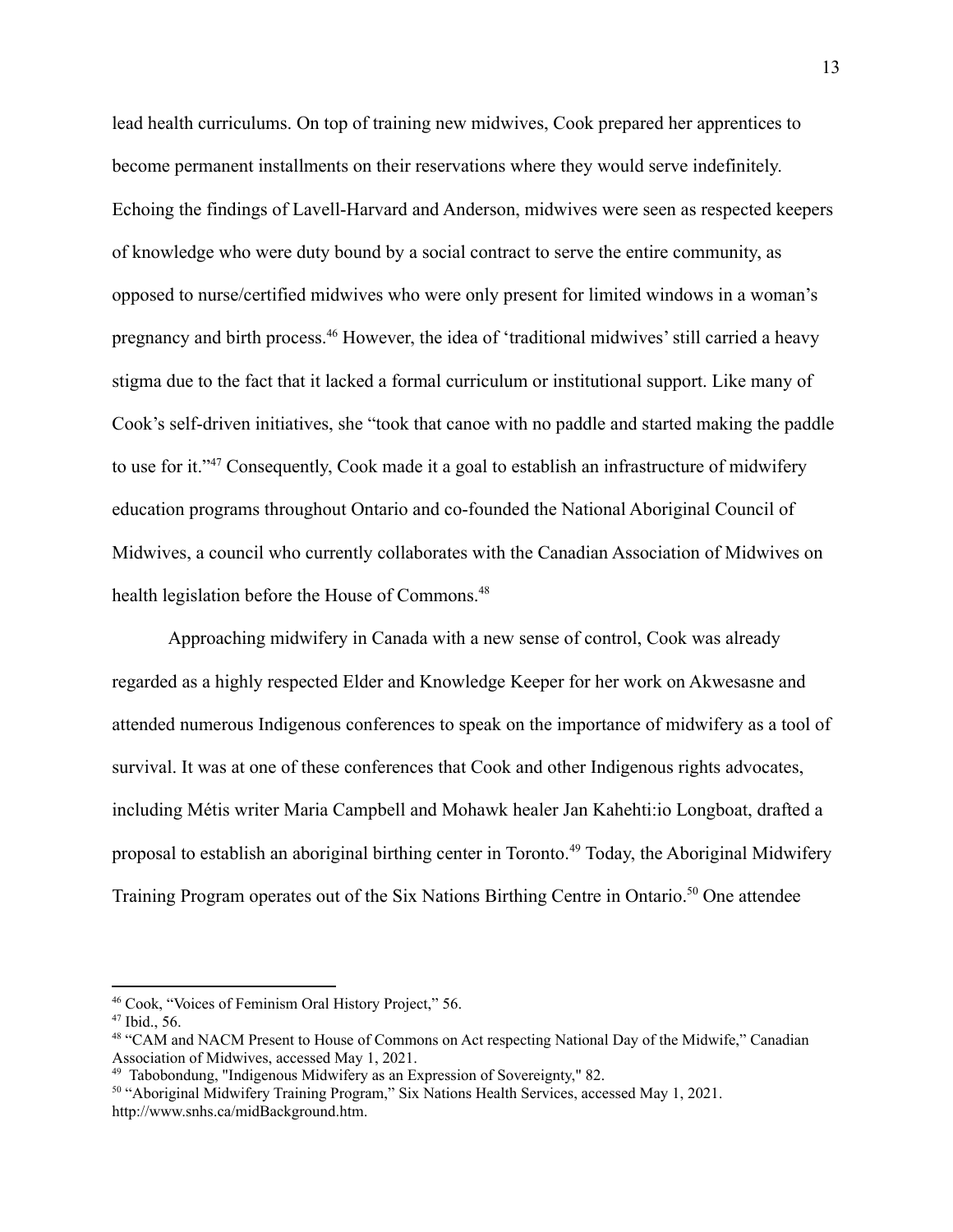framed the birthing center as a long awaited "safe space for families to birth their babies with love and dignity since the sanctity of our homes was compromised by colonization," while also emphasizing midwives as models of cultural identity.<sup>51</sup> Aboriginal birthing centers carved out a space for Indigenous practices and people to thrive in mainstream society and also allowed mothers and midwives a space to revive and reconnect with their ancestral roots.

One Indigenous mother recalls her experience with her midwife as a spiritual journey for not only herself, but her midwife as well. Rebeka Tabobondung (Wasauksing First Nation) felt isolated by the standard care she received at Western institutions and believed she could receive better care by seeking out people of her own culture who understood her as kin.<sup>52</sup> When she eventually arrived in Toronto to seek out a suitable midwife, Tabobondung noted that "it soon became apparent that the midwives and [her were] on the same journey," one of creating a space for Indigeneity to survive in the modern world.<sup>53</sup> In the same vein, it was rediscovering a community of people who were committed to carrying birth traditions that she believed had nearly been "silenced by the process of colonization."<sup>54</sup>

The Six Nations Birthing Centre is now a site of decolonization, creating an environment where cultural safety and Indigenous identities can coexist. Cultural safety is a term originally coined by Māori nurses to describe nursing practices that are cognizant of cultural identity as a factor in one's treatment as a patient.<sup>55</sup> The concept in itself is a function of Indigenous self-determination as it lays out the necessary conditions for success on the terms of Indigenous peoples. A tenet of cultural safety is that only a patient may determine if their treatment is culturally safe by looking holistically at the methods, tools, and language used by health

<sup>&</sup>lt;sup>51</sup> Tabobondung, "Indigenous Midwifery as an Expression of Sovereignty," 81.

<sup>52</sup> Ibid., 72.

<sup>53</sup> Ibid., 75.

<sup>54</sup> Ibid., 75.

<sup>55</sup> Mckenzie Churchill, "Conceptualising Cultural Safety at an Indigenous-Focused Midwifery Practice in Toronto, Canada: Qualitative Interviews with Indigenous and non-Indigenous Clients," *BMJ Open* 10, no. 9 (2020): 2.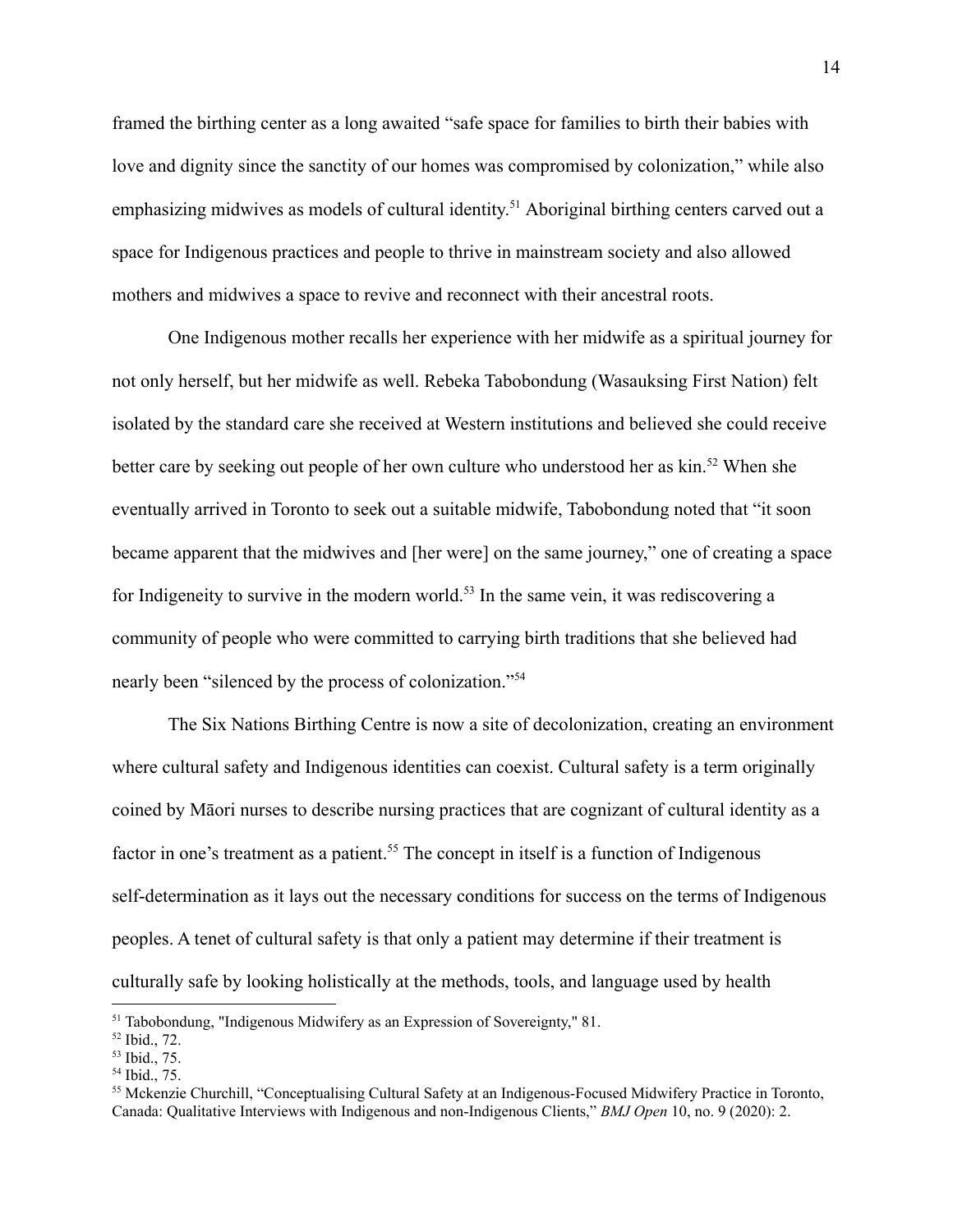professionals.<sup>56</sup> Cook cites an example of language barriers as a common source of misunderstandings to overcome. As Cook explains, Indigenous language describes actions in terms that are easier to conceptualize and can help when discussing unfamiliar concepts with young mothers. In the Mohawk language, terms used to describe the body and bodily functions vary greatly from the clinical language often used in health offices, one example being that the term for the mucous membrane of the vaginal vault, *otsiskwa*, roughly translates to "it's slippery."<sup>57</sup> Rather than use English vocabulary to explain breastfeeding to an anxious new mother, Cook opted to use the Mohawk term which translates to "she's feeding him her drops," making the process easier for mothers to visualize.<sup>58</sup> Cook explained her use of Indigenous language as a way of "[restoring] consciousness" to the community, and as she put it, "you're not just restoring a language so that you can order a McDonald's hamburger in Mohawk… you're restoring a totality."<sup>59</sup>

The continued success of Indigenous health centers in achieving better health outcomes signals how self-determination has informed and improved Indigenous wellbeing as a result of Indigenous-led health activism. A 2020 survey of Indigenous-led healthcare centers and partnerships in Canada found that since the introduction of the midwifery program, infants with low birth weights among Indigenous mothers decreased from 33% to 24% which was attributed to improved access to prenatal care and maternal nutrition.<sup>60</sup> Moreover, midwifery programs at dedicated birthing centers drastically reduced the number of labor inductions, cesarean deliveries, and episiotomies while also lowering perinatal mortality rates to below the provincial

<sup>56</sup> Churchill, "Conceptualising Cultural Safety," 3.

<sup>57</sup> Cook, "Voices of Feminism Oral History Project," 19.

<sup>58</sup> Ibid.

<sup>59</sup> Ibid., 31

<sup>60</sup> Lindsay Allen,"Indigenous-Led Health Care Partnerships in Canada," *Canadian Medical Association Journal* 192, no. 9 (March 2, 2020), https://doi.org/10.1503/cmaj.190728, 209.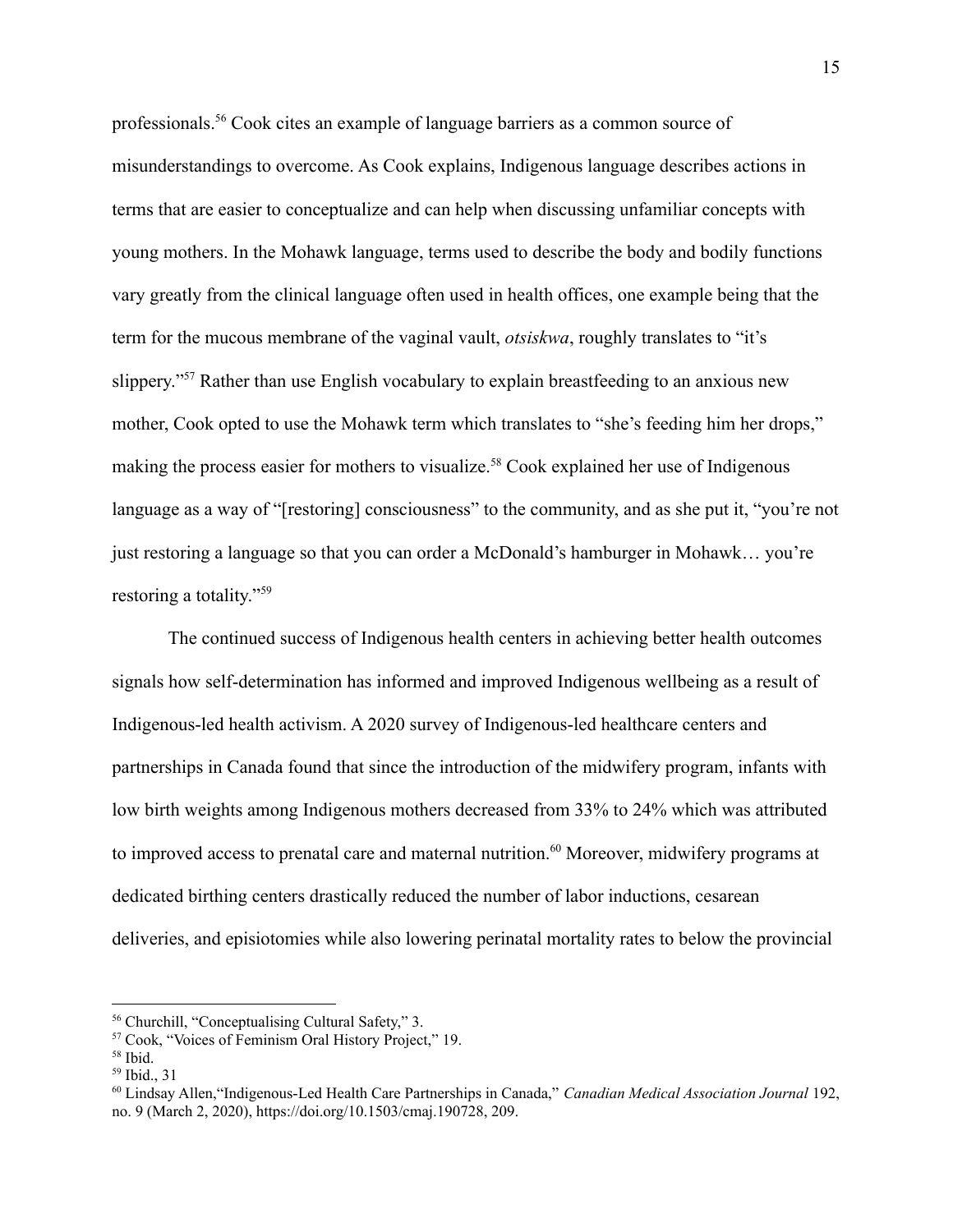average  $(0.9\%$  compared to 1.9% in Northwest territories).<sup>61</sup> While the statistical data is important in understanding quantifiable health outcomes, this study also argued that qualitative research is a critical piece of the puzzle in reviving traditional Indigenous health practices, a data set that Western nation-state institutions often ignore in politics and policymaking.<sup>62</sup> Outside of Indigenous health clinics, the same study found that 92% of Indigenous respondents felt uncomfortable seeking or disclosing the use of traditional healing practices from health professionals which underscores a growing demand for Indigenous-centric care.<sup>63</sup> The qualitative anecdotal evidence from Indigenous mothers who gave birth in birthing centers highlights the importance of Indigenous-led health care in preserving Indigenous identity.

Women who gave birth in the Toronto birthing center reported a sense of cultural safety and belonging that is often absent from standard hospitals with one mother noting that her birthing process felt like "welcoming her [baby into] a sisterhood."<sup>64</sup> A shared sense of sisterhood was prevalent among several of the participants, with a second First Nations mother commenting that she felt as if she was "amongst sisters and not with a medical professional."<sup>65</sup> Birthing centers are reviving generational knowledge that was nearly erased by colonial efforts to erase or assimilate Indigenous cultures. Older generations who were affected by those attempts can now participate in cultural activities in a nurturing environment, as one daughter told her mother during their visit, saying it was a chance to "[celebrate] her culture where she felt safe to do it."<sup>66</sup> Midwives have made cultural healing possible by providing traditional midwifery services in mainstream avenues of society, allowing for the breadth of Indigenous self determination to proliferate into more fulfilling healthcare options.

<sup>63</sup> Ibid., 215.

 $65$  Ibid.

<sup>61</sup> Ibid., 210.

<sup>62</sup> Ibid, 210.

<sup>64</sup> Churchill, "Conceptualising Cultural Safety," 5.

 $66$  Ibid., 6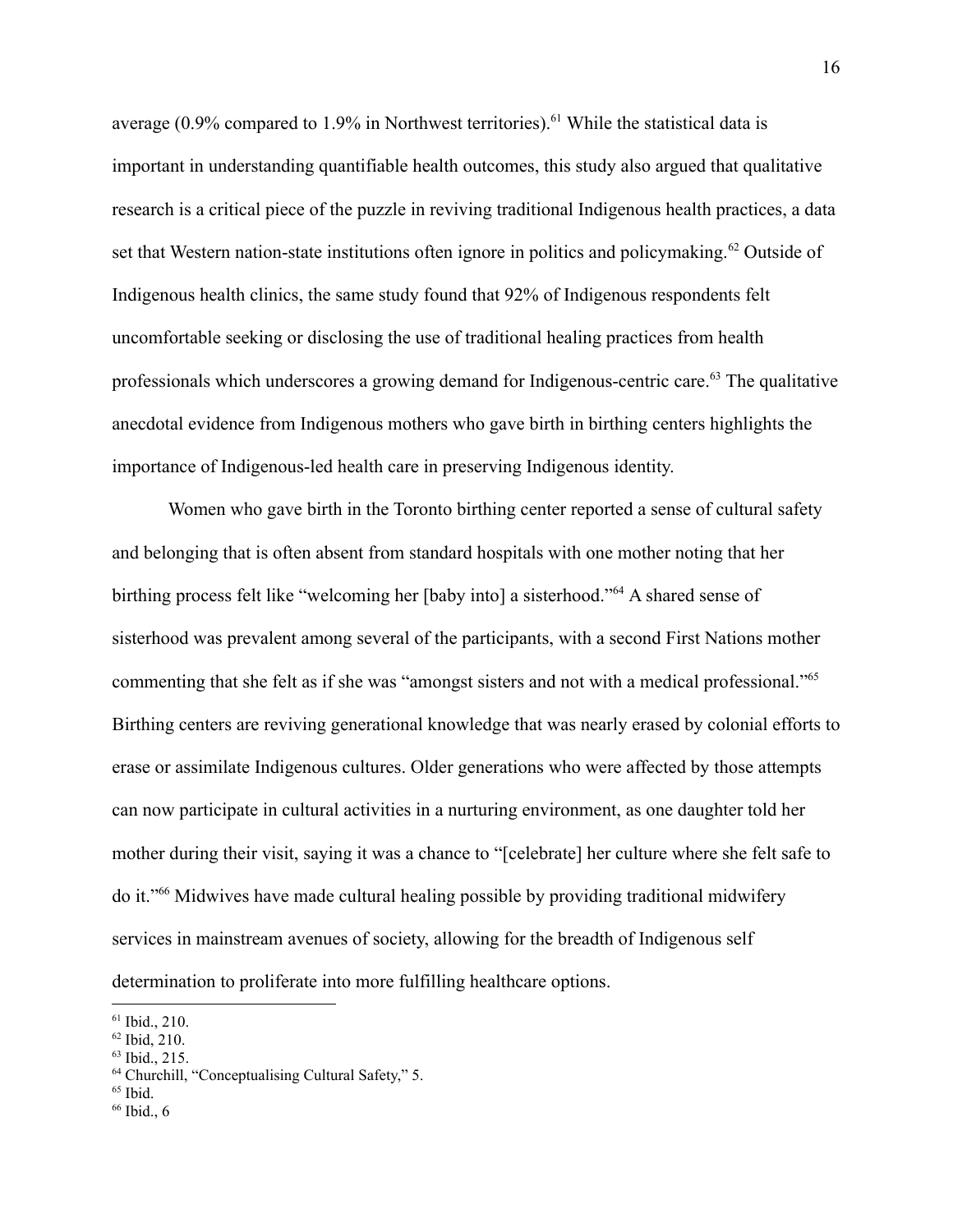Without the strides made by Katsi Cook and her growing fleet of midwives, the state of Indigenous healthcare may not be as comprehensive as it is today. As Cook once described Indigenous knowledge and tradition as a broken clay pot, her initiatives have helped mend the broken pieces together, and has said "the pot will never look the same as it did when it was dropped, but we'll recognize it."<sup>67</sup> Midwifery has served as a catalyst for action over the past several decades, spurring new movements of environmental activism, reproductive justice, and a medium by which culture and knowledge can be restored to Indigenous communities. Not only is knowledge being restored, but it is also being institutionalized as seen by Cook's role in formalizing midwifery curriculums throughout Canada and the United States.

As carriers of both traditional and Western biomedical experiences, midwives today are equipped with the best information and practices that translate to an Indigenous audience, allowing cultural safety and better health outcomes to be a reality of midwifery programs. Moreover, midwifery institutions are allowing younger generations to seek out their cultural knowledge in professional settings. In 2017, the National Aboriginal Council of Midwives reported that 25% of the incoming midwifery students at Ryerson University in Ontario identified as Indigenous.<sup>68</sup> As more women enter the field of midwifery, the mission of preserving knowledge and Indigenous sovereignty becomes more possible and can perhaps even heal some trauma for future generations.

Indigenous midwifery is more than a job, it is a source of empowerment that has revitalized a sense of community and culture for countless women looking to reconnect with their ancestral roots. Cook remains a prominent and vocal advocate for midwifery as a stepping stone to achieving cultural sovereignty, and she currently advises U.S. legislation through the

<sup>67</sup> Cook, "Voices of Feminism Oral History Project," 31.

<sup>&</sup>lt;sup>68</sup> National Aboriginal Council of Midwives, "History & Strategic Plan."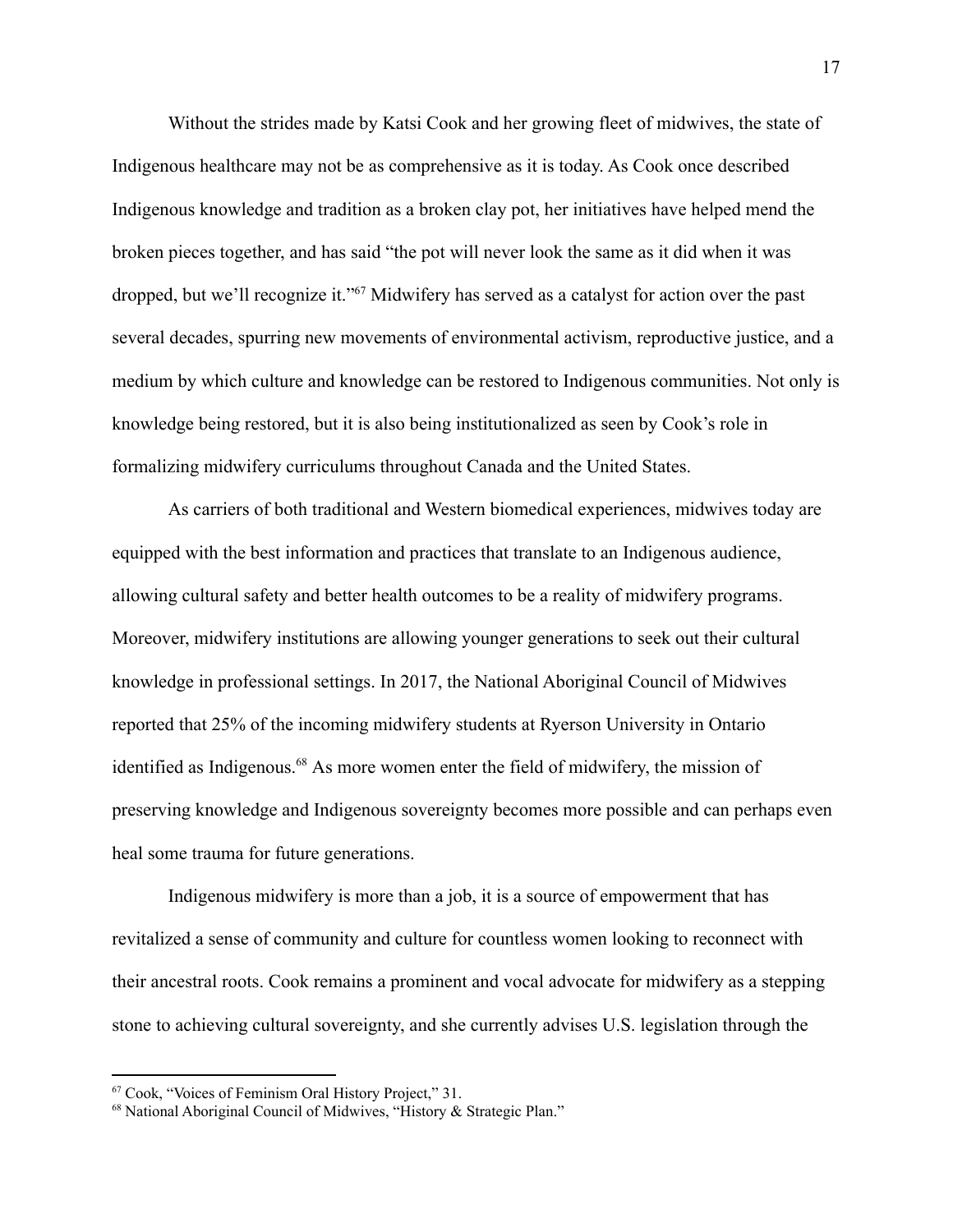American Public Health Association's National Tribal Environmental Health (NTEH) Think Tank.<sup>69</sup> The expansion of Indigenous midwifery is only beginning, and as it grows, so will the ability for Indigenous peoples to recognize themselves in institutions that have historically underrepresented them. Cook views the future of Indigenous health knowledge with an optimistic trajectory as the pieces of the broken pot are pieced back together. As Cook said, "the pot will never look the same as it did when it was dropped, but we'll recognize it. We'll recognize its shape, its form, and its purpose, and begin to make new ones."<sup>70</sup>

<sup>69</sup> American Public Health Association. "National Tribal Environmental Health Think Tank." Last modified February 23, 2013. Available at [https://www.apha.org/-/media/files/pdf](https://www.apha.org/-/media/files/pdf/topics/environment/partners/tpeh/ntehtt_feb2013albuquerquenm_mtgsummary.ashx?la=en&hash=AB9F6BB44289E507609B24F08B10B3BDE9D00F20).

<sup>70</sup> Cook, "Voices of Feminism Oral History Project," 126.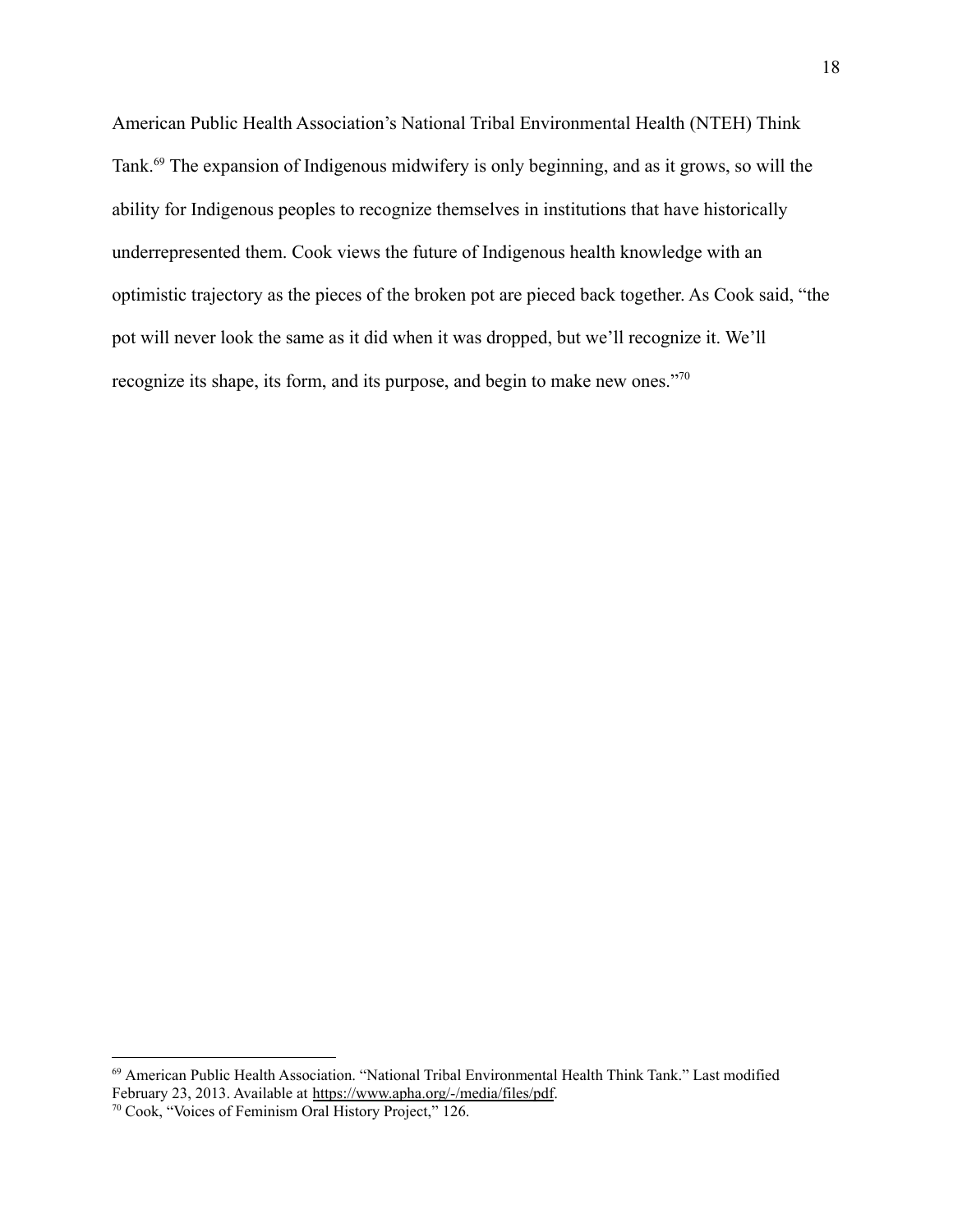### Bibliography

# **Primary Sources**

# **Oral History**

Cook, Katsi. Interview by Joyce Follet. Transcript of video recording, October 26 and 27, 2005. Voices of Feminism Oral History Project, Sophia Smith Collection.

# **Newspapers**

- "The Women's Dance." *Akwesasne Notes, Vol. 13, No. 5, 18*. 1981. Available through: Adam Matthew, Marlborough, American Indian Histories and Cultures, http://www.aihc.amdigital.co.uk/Documents/Details/Ayer\_Akwesasne\_Notes\_1981\_12W nt [Accessed February 22, 2021].
- Peer, Judy. "Millie & Katsi Never Made It To Wounded Knee." *Akwesasne Notes, Vol. 5, No. 3*. 1973, 14. Available through: Adam Matthew, Marlborough, American Indian Histories and Cultures,

http://www.aihc.amdigital.co.uk/Documents/Details/Ayer\_Akwesasne\_Notes\_1973\_06Ju n [Accessed February 22, 2021].

Worswick, Priscilla. "First Environment Project." *Akwesasne Notes, Vol. 1, No. 2, 88*. 1995. Available through: Adam Matthew, Marlborough, American Indian Histories and Cultures,

http://www.aihc.amdigital.co.uk/Documents/Details/Ayer\_Akwesasne\_Notes\_1995\_06Su m [Accessed February 22, 2021].

# **Journal Articles**

- "Proclamation: To the Great White Father and All His People." *Journal of American Indian Education* 9, no. 2 (1970): 16-18. Accessed March 26, 2021. [http://www.jstor.org/stable/24397480.](http://www.jstor.org/stable/24397480)
- Theobald, Brianna. "Bringing Back Woman Knowledge: The Women's Dance Health Program and Native Midwifery in the Twin Cities." *Journal of Women's History* 32, no. 4 (2020): 63-87. [doi:10.1353/jowh.2020.0040.](http://doi.org/10.1353/jowh.2020.0040)

## **Websites**

American College of Nurses-Midwives. "Certified Nurse-Midwives and the Indian Health Service ...a perfect match." Updated 2016. Available at http://docplayer.net/18699755-A-perfect-match-certified-nurse-midwives-and-the-indianhealth-service.html. Accessed April 8, 2022.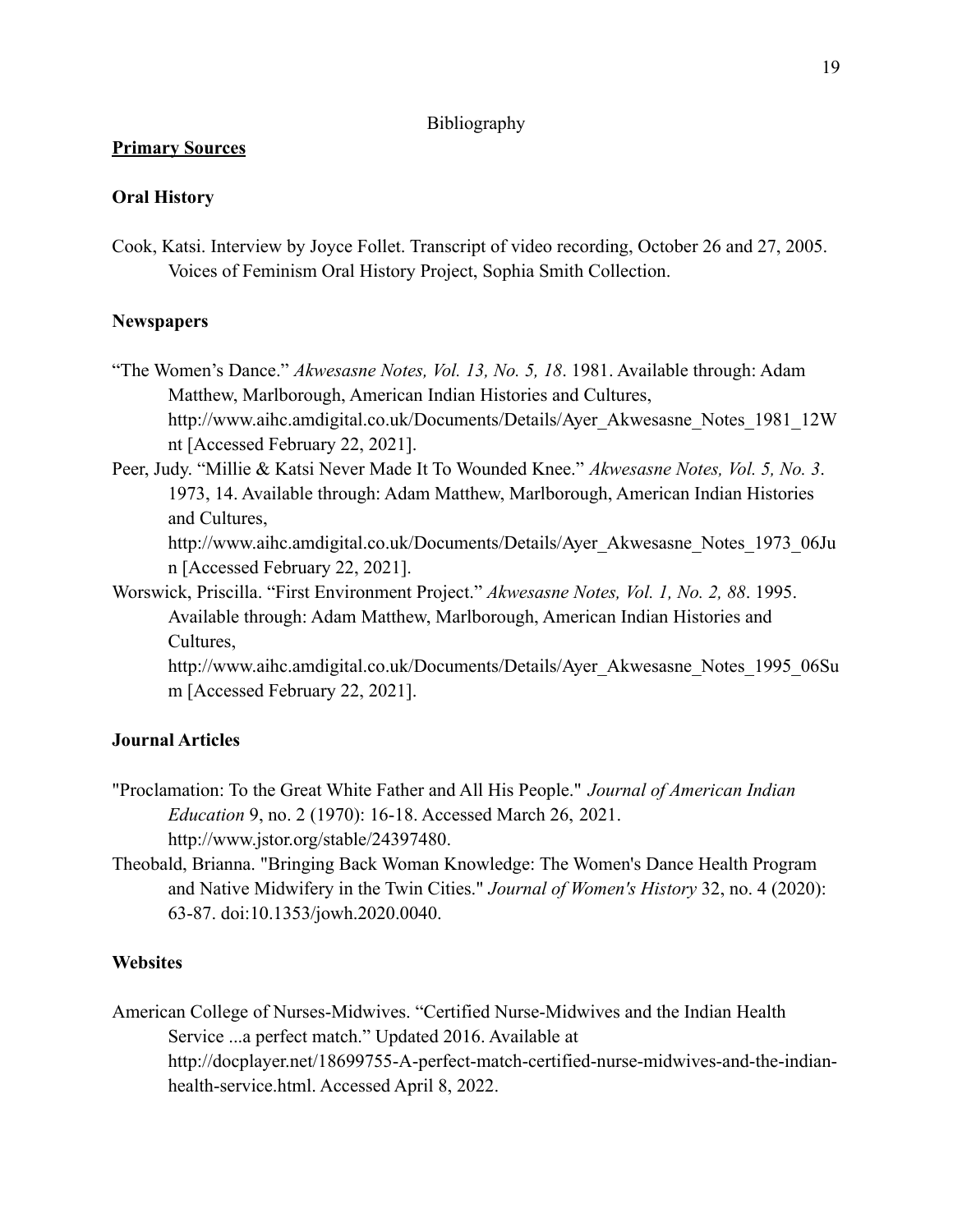- American Public Health Association. "National Tribal Environmental Health Think Tank." Last modified February 23, 2013. Available at
	- https://www.apha.org/Topics-and-Issues/Environmental-Health/Partners/Think-Tank
- Canadian Association of Midwives. "CAM and NACM Present to House of Commons on Act respecting National Day of the Midwife." Last modified Jan 28, 2015. https://canadianmidwives.org/presentation-on-day-of-the-midwife/.
- "History & Strategic Plan," National Aboriginal Council of Midwives, accessed April 2, 2021, <https://indigenousmidwifery.ca/history-strategic-plan/>.
- Six Nations Health Services, "Aboriginal Midwifery Training Program," accessed May 1, 2021. <http://www.snhs.ca/midBackground.htm>.

### **Conference Videos**

Cook, Katsi. "Restoring Indigenous Herbalism and Midwifery, " Filmed October 1999 at the National Bioneers Conference, San Rafael, CA, video, 36:27. [https://www.youtube.com/watch?v=9LR4Aa3tt5g.](https://www.youtube.com/watch?v=9LR4Aa3tt5g)

#### **Secondary Sources**

#### **Books**

- Hoover, Elizabeth. *The River is in Us: Fighting Toxics in a Mohawk community*. (2018). https://doi.org/10.5749/minnesota/9781517903022.001.0001.
- Tabobondung, Rebeka, Sara Wolfe, Janey Smylie, Laura Senese and Genevieve Blais. "Indigenous Midwifery as an Expression of Sovereignty." In *Mothers of the Nations: Indigenous Mothering as Global Resistance, Reclaiming and Recovery*, edited by D. Memee Lavell-Harvard and Kim Anderson, 71-88. Bradford, ON: Demeter Press. (2014). Accessed February 21, 2021. doi:10.2307/j.ctt1rrd993.8.
- Treuer, David. *The Heartbeat of Wounded Knee: Native America from 1890 to the Present*. New York, NY: Riverhead Books, 2019. [https://search-ebscohost-com.electra.lmu.edu/login.aspx?direct=true&db=cat00322a&A](https://search-ebscohost-com.electra.lmu.edu/login.aspx?direct=true&db=cat00322a&AN=linus.b4107948&site=eds-live&scope=site) [N=linus.b4107948&site=eds-live&scope=site.](https://search-ebscohost-com.electra.lmu.edu/login.aspx?direct=true&db=cat00322a&AN=linus.b4107948&site=eds-live&scope=site)

#### **Medical and Scientific Journals**

Allen, Lindsay, Andrew Hatala, Sabina Ijaz, Elder David Courchene, and Elder Burma Bushie. "Indigenous-Led Health Care Partnerships in Canada." *Canadian Medical Association Journal* 192, no. 9 (March 2, 2020): E208. [https://doi.org/10.1503/cmaj.190728.](https://doi.org/10.1503/cmaj.190728)